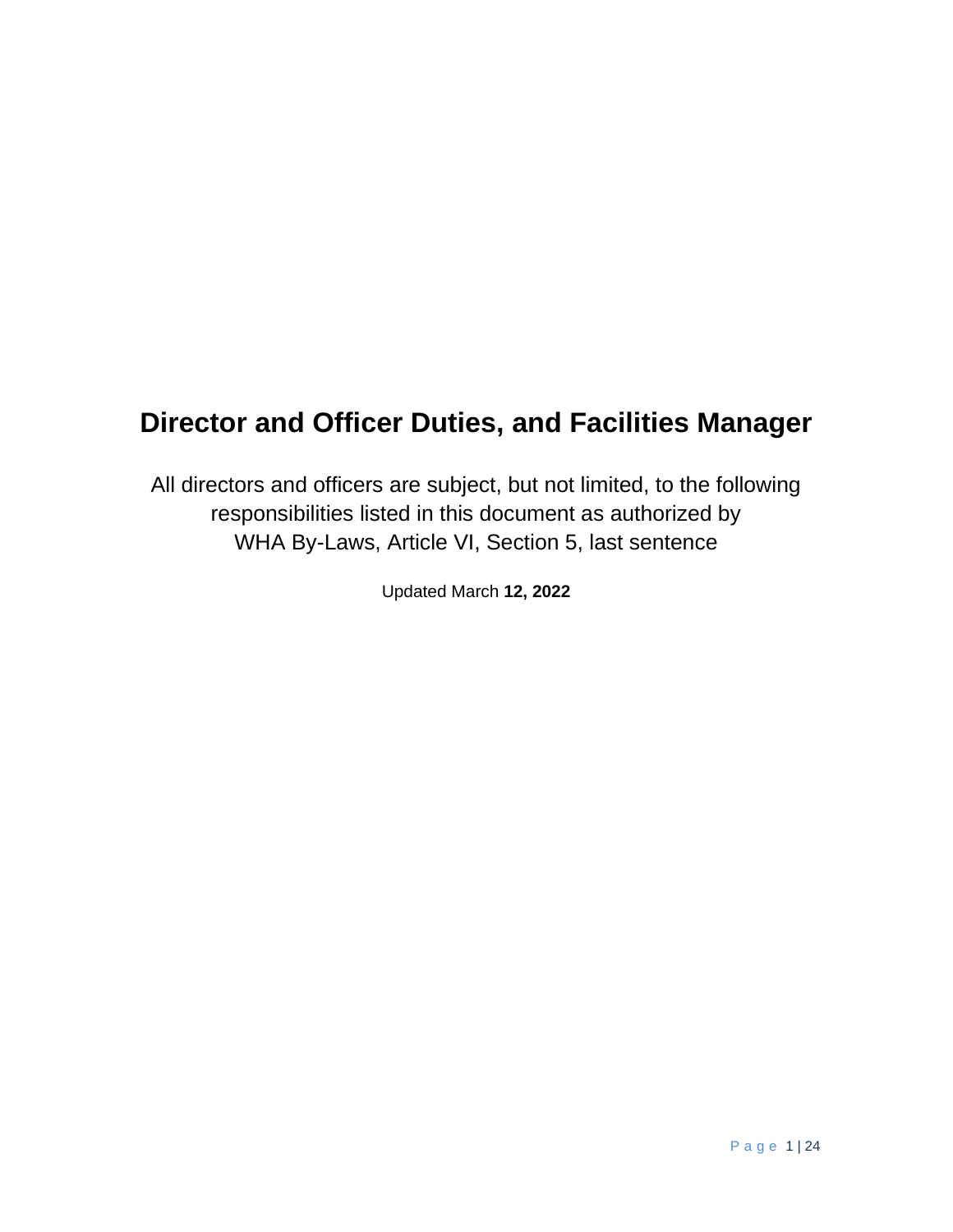## **President**

### **Roles and Responsibilities found in WHA By-Laws, Article VII**

- The President shall, when present, preside at all meetings of the Corporation and of the Board of Directors.
- He or she may, in the absence or disability of the Treasurer, sign or endorse checks, drafts, and notes.
- The President must be an ex-officio member of all committees.
- He or she shall have such usual powers of supervision and management as may pertain to the office of the President and perform such duties as may be designated by the Board.
- The President shall be responsible for hiring and reviewing a Facilities Manager.
- The President shall be responsible for appointing legal counsel. See Art. VII, Sec. 2.
- The President is responsible for the relationship with legal counsel and interacting with legal counsel under the retainer services. Since 2019 our Legal counsel is Greg Chandler with Eads Murray and Pugh.
- The President will provide legal counsel with the most up to date list of Board members names and their email addresses.
- The President shall read and be familiar with the Employment and Occupancy Agreement signed November 2020 for the Facilities Managers, and is responsible for any updates or changes.
- The President has the responsibility of administrative oversight for the Facilities Manager and refer to the SOP for these responsibilities.
- He or she will prepare an article for the WHA Acorn newsletter every time it is published.
- The President shall organize and run both the Annual and Monthly Board Meetings.
- The President shall prepare an agenda for each monthly Board meeting.
- Prior to the annual meeting the President shall update the Director and Officer Duties.
- Optional if dinner is held: Thank outgoing officers at the Annual Board Recognition Dinner.
- Answer questions from members that are submitted from time to time, or forward the questions to the appropriate Board member.
- Must be willing and able to address issues and mediate issues between board members and/or neighbors of the Woodlands Homeowners Association.
- The President will assist the Treasurer with preparing the new budget for the upcoming year and review the budget with the Treasurer and the Vice President.
- The President shall be added as an authorized user to all WHOA bank accounts and may, in the absence or disability of the Treasurer, sign or endorse checks, drafts, and notes.
- The President's duties include training the Vice President. These are two-year, rotating terms between Vice President (year 1) and President (year 2).
- At the Annual Meeting, after the report by the chair of the Nominating Committee, the President shall call for nominations from the floor (WHA By-Laws, Art. VIII, Sec. 1, pg. 6).
- The President shall pursue risk mitigation strategies with multi-year plans.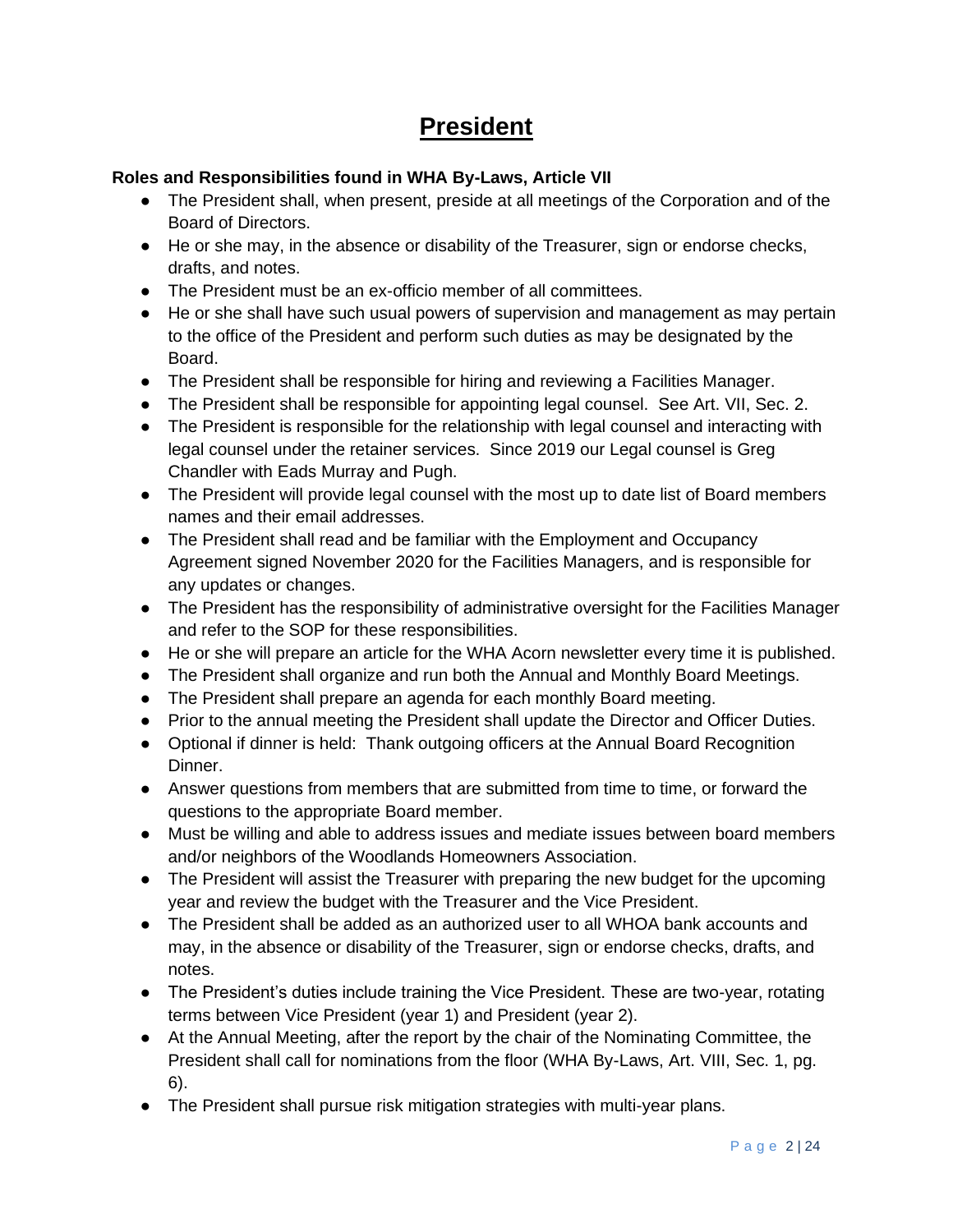- The President shall be an ex-officio member of all committees.
- The President will assist Directors with contracting.
- The President will champion modernization and evolution of WHOA Declarations of Covenants and Restrictions, Plat Covenants and Restrictions, Amended Articles of Incorporation, and Code of By-Laws.
- The President, along with the Treasurer, shall be responsible for overdue accounts (contacting members whose annual dues are unpaid, collecting unpaid dues, filing liens, and oversight of liens). The President may enlist the help of other Board members to help with overdue accounts.
- The President shall work with the Treasurer to oversee the WHOA insurance package and coverages, and the Workers Compensation insurance coverage with the insurance carrier.
- The Facilities Managers are employed by the WHA Board and will report in a supervisory manner to the President who has administrative responsibility for the Facilities Managers.
- The President shall conduct an annual evaluation of the Facilities Manager every year: seek feedback from the Board members, assemble feedback, and deliver feedback to the Facilities Managers.
- The existing President shall turn over to his or her successor all work in process, objectives, notes, and priorities from the existing President's previous term and shall work with his or her successor to assure smooth transition to the incoming President.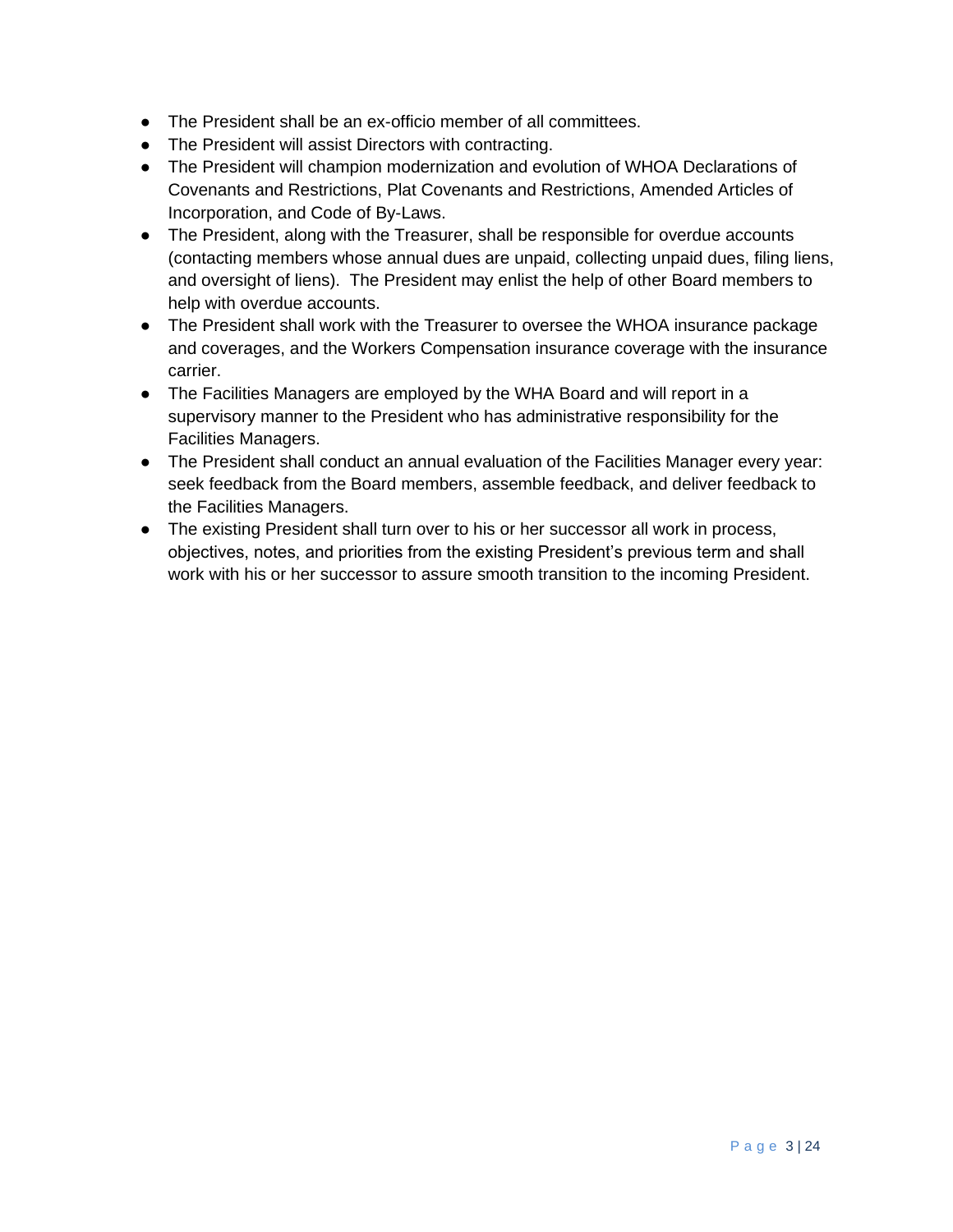## **Vice President**

### **Roles and Responsibilities found in WHA By-Laws, Article VII**

- The Vice President shall, in the absence of the President, possess all the powers and perform all the duties of the office of the President.
- The Vice President shall perform such other duties as the President and the Board of Directors my assign.
- He or she may prepare an article for the WHA Acorn newsletter every time it is published.
- Must be willing and able to help the President address issues and mediate issues between board members and/or neighbors of the Woodlands Homeowners Association.
- Must commit to a two-year, rotating term between Vice President (year 1) and President (year 2) and learn from the President as he/she performs his/her duties and responsibilities.
- The Vice President has the role of website owner working closely with the website administrator to maintain and update neighborhood website content and may seek help from other Board members. This role updates website content for other Board members.
- The Vice President will assist the current President and Treasurer with preparing the new budget for the upcoming year and review the budget with the Treasurer and the President
- Prepare a list of prospective Board of Director and Officer candidates by October each year. In October/November, the Vice President, with Board consent, shall appoint a Nominating Committee of between 3 - 5 members. The Vice President shall chair the Nominating Committee. The Nominating Committee shall prepare the slate of candidates to replace outgoing officers and directors and present this slate to the Board by December. The Vice President shall communicate via email or USPS this slate report to the WHOA membership at least 10 days prior to the Annual Meeting.
- The Vice President shall contribute to risk mitigation strategies and multi-year plans.
- VP will mentor prospective members for future WHOA Board positions.
- The existing Vice President shall turn over to his or her successor all work in process, objectives, notes, and priorities and shall work with his or her successor to assure and achieve a smooth transition to the incoming Vice President.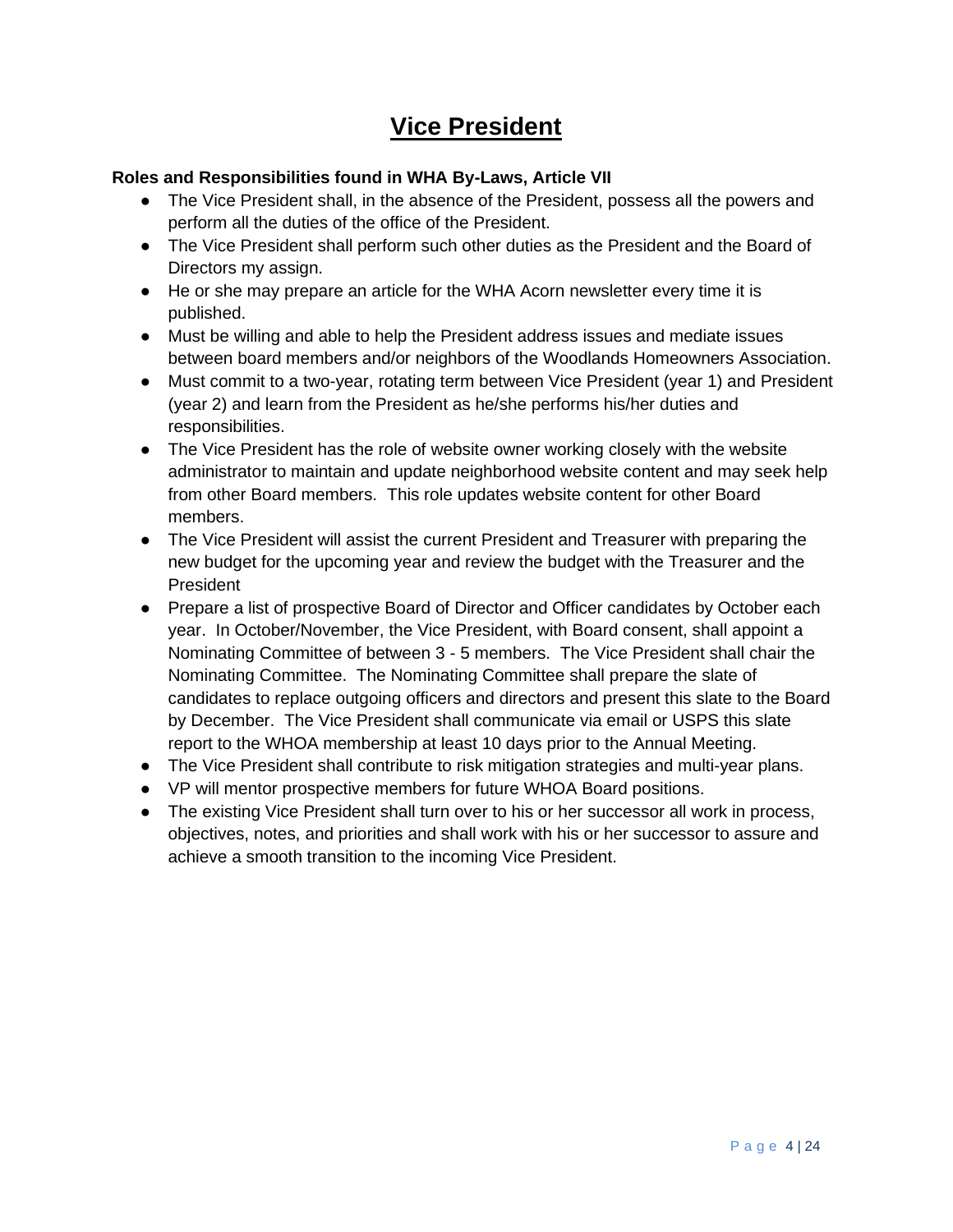## **Treasurer**

### **Roles and Responsibilities found in WHA By-Laws, Article VII**

- The Treasurer shall have charge and custody of and be responsible for all funds and securities of the Corporation.
- The Treasurer shall deposit funds at such banks or depositories as the Board of Directors may designate.
- The Treasurer shall submit a financial report and budget forecast to the membership at the Annual Meeting and, in general, perform all duties incident to the office.
- The Treasurer will provide a financial report at each regular Board of Directors meeting.
- The Treasurer shall obtain an independent examination of the books by a certified public accountant of the Corporation at least every other year.
- The existing Treasurer shall turn over to his or her successor all work in process, objectives, notes, contacts, and priorities and shall work with his or her successor to assure and achieve a smooth transition to the incoming Treasurer

### **Additional Requirements and Responsibilities:**

- Need personal laptop
- Proficiency with Quick Books application required
- Understand the services we receive from Kyle Platt ccpga, cpa under the services agreement.
- Outgoing Treasurer to assist with the Merchant Services setup and transition of the WHOA Merchants Services account to the incoming Treasurer so that the new Treasurer is recognized by Merchants Services as having the authority to interact.
- Become familiar with and interact with Merchant Services
- Maintain bank accounts and reconcile bank statements (NBoI, Chase and PNC) monthly
- Maintain relationship with bank (National Bank of Indianapolis)
- Maintain relationship with Chase Bank (this is the bank account and debit card used by the Facilities Manager).
- Work with outgoing Treasurer or President to be added as an authorized user to all Bank accounts in March after annual meeting (signature card)
- Keep signatory cards up to date with banks
- Pay bills regularly and on time (bills that go to Clubhouse address via USPS are gathered up by Facilities Manager (employee) and delivered to Treasurer, usually put in mailbox and Facilities Manager (employee) will text you that you have mail).
- Work with Kyle Platt, CPA to understand how payroll will be set up and handled, how payroll will be submitted and entered into QuickBooks, and who is responsible for submitting hourly time worked per week.
- Manage payroll setup with Kyle Platt, CPA so employees (guards and tennis instructors) timely paid
- Month to month tracking/posting to Excel spreadsheet (or similar application) of expenses to sub-accounts to show how expenses are trending to budget forecast.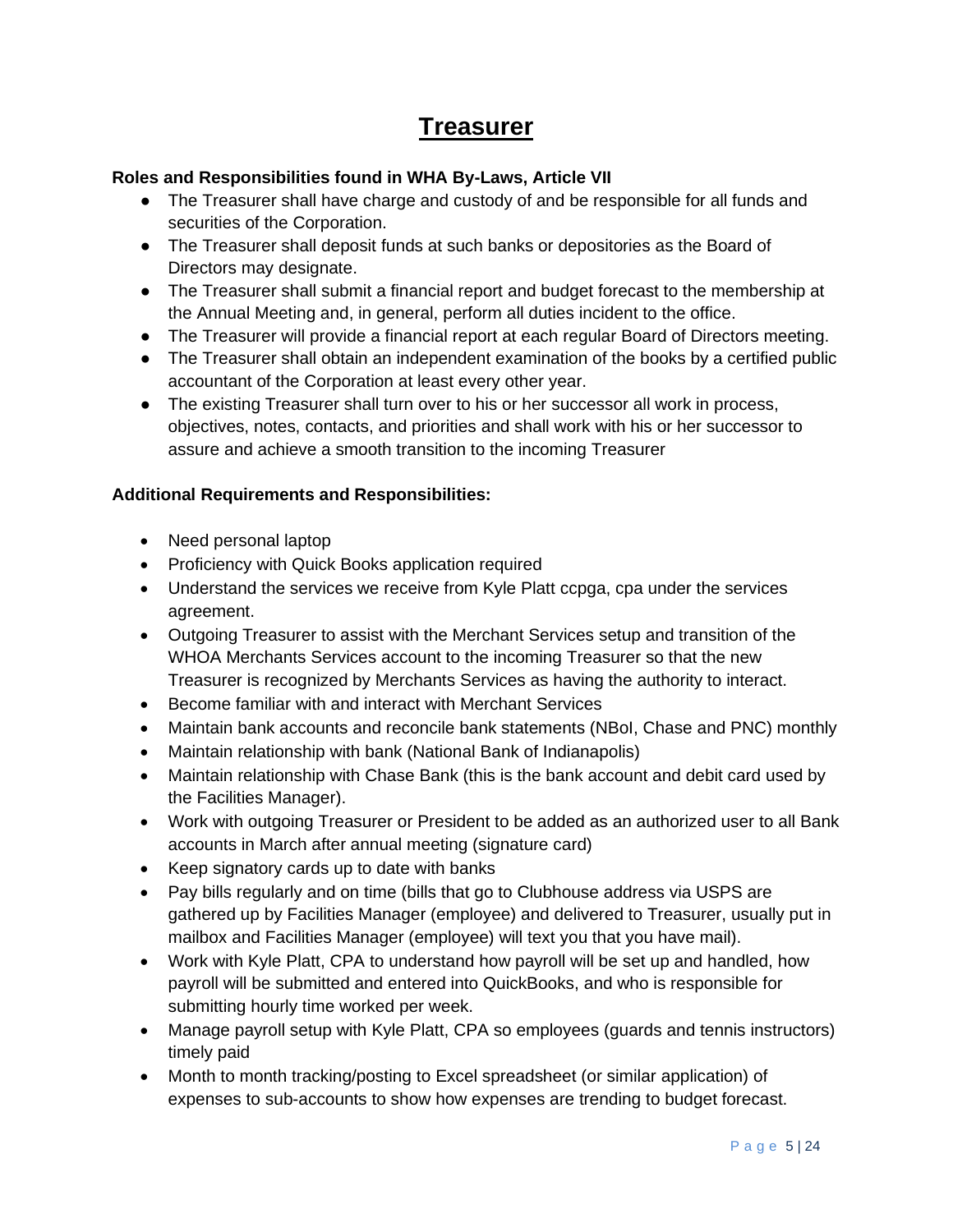- Require reimbursement forms from Directors for reimbursement of out of pocket expenses.
- The Treasurer shall work with the President and share responsibility for overdue accounts (contacting members whose dues are unpaid, collecting unpaid dues, providing ledgers if filing liens, and oversight of liens).
- Work along with the President to oversee WHOA Insurance package and coverages, and the Workers Compensation insurance coverage with insurance carrier and agent. Respond to Workers Compensation audit in June every year and obtain information on employee salaries to report in the audit.
- **Website Hosting Subscription and Domain Registration Subscription:** Since 2006, WHOA has been on the same plan with DreamHost (2 yr. subscription) for website hosting (including Wordpress) and domain re-registration of woodlandshomeowners.org. We have an account with DreamHost (this has a username and password). The name on the account is in the name of an **individual** and as of 2021 will be the name of the Treasurer's name. The **Account Name** is "woodlandshomeowners.org Hosting." Every two (2) years we get an email notification to renew the subscription (and pay the renewal fee) for the domain name and the website hosting. DreamHost sends reminders a few months in advance before the current subscription expires. The last renewal was in March 2021 and runs for 2 years through March 31, 2023. The renewal is done via credit card payment.
- The previous relationship with an accountant was for tax preparation only. Tim Read CPA Werks was our contact 317-507-9589

Tim Read, CPA CPAWerks.com, LLC Tel. 317-507-9589 Tread@CPAWerks.com

- In December 2020, the WHOA contracted with Kyle Platt ccpga, cpa for professional accounting services, filing taxes, access to hosted QuickBooks, etc.
- Fiscal year end is February every year.
- Treasurer is responsible for working with accountant to pay quarterly taxes.
- Responsible for budget planning with Board and finalizing budget for March annual meeting:
	- $\circ$  August October: collect list of project wants (nice to have) and needs (must have);
	- $\circ$  October collect quotes from Board members for wants and needs;
	- $\circ$  November build budget from previous year data and add in the wants and needs that will typically be one-time expenses;
	- o December Board meeting send draft budget to Board members as pre-read and review budget; Board to approve budget at December Board meeting.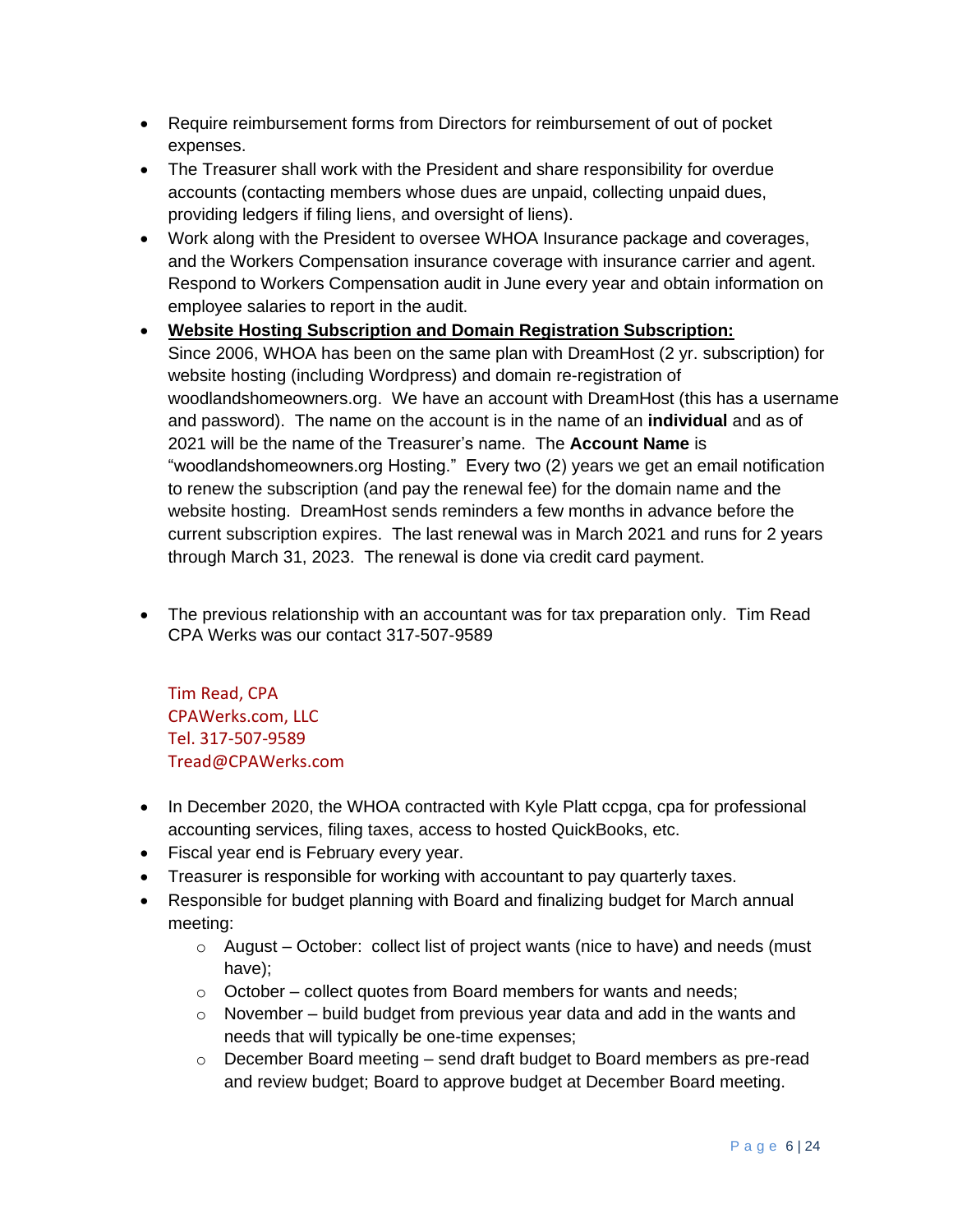- $\circ$  Early January finalize budget as this will be sent to the membership in February;
- $\circ$  February work with Membership Director and send final financial update for previous year and budget forecast for next year to membership;
- $\circ$  March annual meeting work with Membership Director to provide copies of financial update and budget forecast to membership present and have vote to approve the budget.
- January through April dues assessments:
	- Work with Membership Director to get dues checks (this is a 2-step process where first entry in QuickBooks is by Membership Director, then second step is a cross-check by Treasurer to make sure entries are correct).
	- Deposit dues assessment checks on a regular basis
- In April every year, enter a credit memo in QuickBooks for each dues invoice for each Director who served on the Board for the previous fiscal year. Work with the accountant to enter the credits.
- July every year file the Indiana Business Entity Report with the Indiana Secretary of State. This can be done online electronically at INBiz.in.gov. On this Site select the "File My Business Entity Report" tab.
- In May every year work with Accountant who will file the Property Assessment forms with the Hamilton County Assessor's Office.
- In August every year work with the accountant, delete or void the remaining invoices for those Class C members who have not opted to pay annual dues. These invoices should not remain "open" invoices in QuickBooks because paying annual dues is optional for Class C members.

When transitioning to a new Treasurer:

1. NBoI Bank accounts – Money Market (savings) and Checking: add new Treasurer to the account and get their on-line access set up.

2. Give new Treasurer all the Bank checks, the ledger, and any other Bank related paperwork.

3. Give new Treasurer all the Treasurer bills and paperwork for the past 2 years (or 4 years) and past 2 years tax returns (or 4 years) that he signed. We use this for tax purposes and need it in case we are ever audited. We store all these paper records in the Clubhouse basement and we keep all of this for 5 years.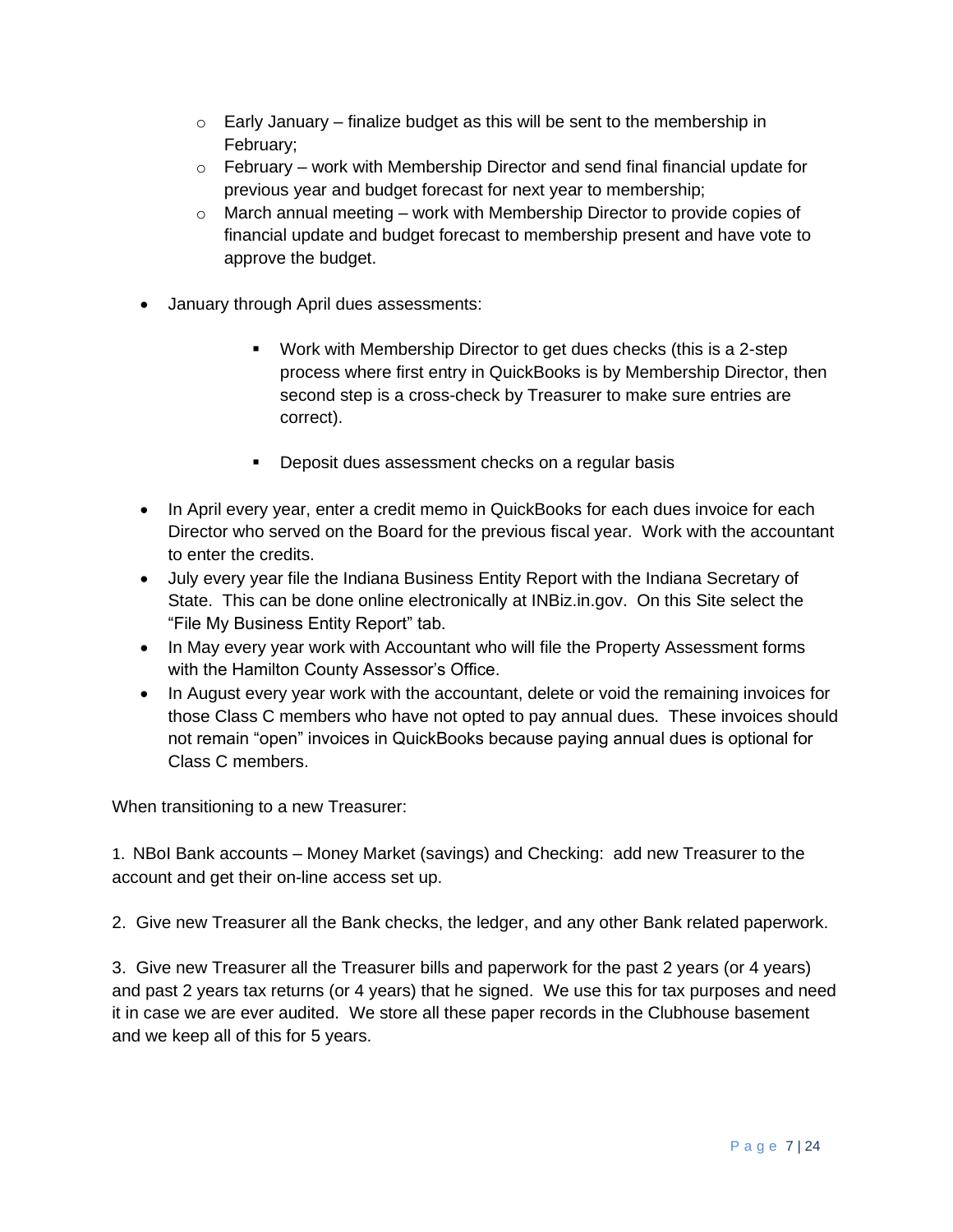5. There is a notebook of information and passwords, etc. that originated with Dave Fellabaum when he was Treasurer. This has been passed from Dave to Ross Sexter and then to Brian Peterson. Pass this to the new Treasurer and tell him/her how it is used.

6. Merchants Services Account, contract, and relationship. This is complex. The Merchants Services Account must be with a person and their SS# needs to be given to Merchants. Merchants will not have relationship with Woodlands Homeowners Association Inc. Kyle Platt, our accountant, said we should have each new Treasurer set up with Merchants Services. We can't get electronic dues payments and credit card dues payments without Merchants.

7. Transfer the Treasurer yahoo email address to new Treasurer.

8. Arrange with Kyle Platt (or current accountant) to give new Treasurer access to QuickBooks. Old Treasurer should keep his access so he can show New Treasurer bill payment and Accounts Receivable steps and the Banking feeds.

9. Show new Treasurer how to do the bill payment, the accounts payable actions that he takes.

10. Old Treasurer needs to show new Treasurer how to check the dues payments that Membership Director has entered.

11. Old Treasurer needs to show new Treasurer how to do the "accept payment" step/action in QuickBooks.

12. Old Treasurer needs to explain the process for "Receipt Reimbursement" that is used. When Directors spend their own money, we need to submit paperwork and receipts to Treasurer to get reimbursed.

13. Give the new Treasurer the EFTPS document that confirms that we are enrolled to make electronic tax payments. This has our credentials (PIN and Enrollment Number). This is important because if we have to re-enroll it takes a long turnaround time to get this done. We had to re-enroll in December 2020 in order to pay our taxes electronically.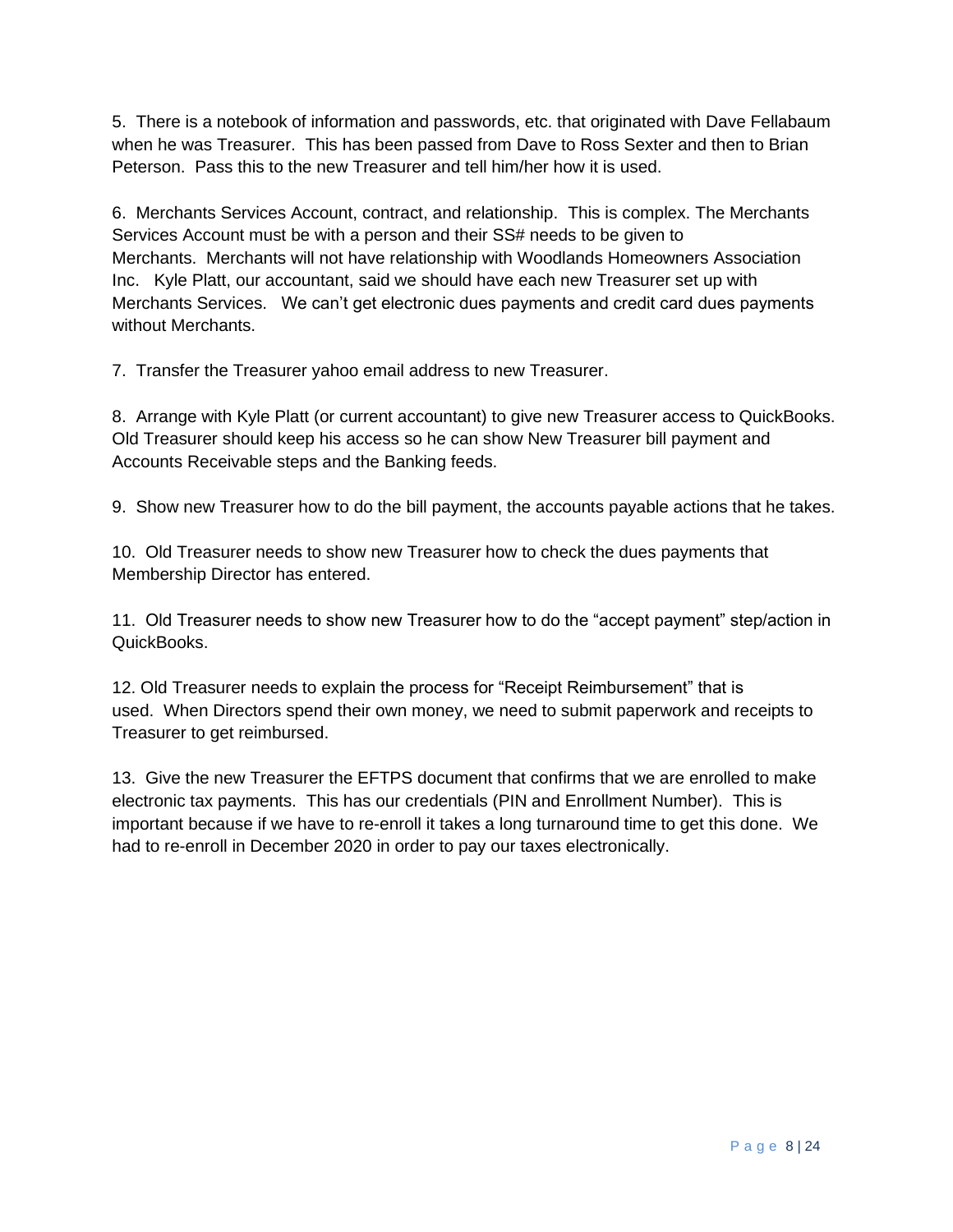## **Secretary**

### **Roles and Responsibilities found in WHA By-Laws, Article VII**

- The Secretary shall conduct all official correspondence and shall record and keep the minutes of all meetings of the membership or of the Board of Directors.
- The Secretary shall document all motions made at Board meetings and the result of the vote.
- The Secretary shall keep ongoing list of outstanding Board action items.
- The Secretary shall also perform such other functions as may be incident to the office including but not limited to direct responsibility of overseeing publication of the WHA Acorn newsletter, published at least 3 times per year and sent to WHA membership via email or USPS mail for those homeowners that request it. (There is a template in MailChimp.)
- The Secretary shall publish to the WHA website meeting Board meeting minutes and the Acorn newsletter.
- In February of each year, prepare and send MailChimp to membership with ballot of candidates and returning Board members. Alternatively, this could be done via the Winter Acorn in January.
- The Secretary shall prepare a ballot for voting at the annual meeting. The ballot will have the names and positions of the new Board members as recommended from the Board Nominating Committee.
- Maintain and update neighborhood website content and may seek help from other Board members.
- The existing Secretary shall turn over to his or her successor all work in process, notes, minutes of all previous meeting of the membership or of the Board of Directors, etc. and shall work with his or her successor to assure and achieve a smooth transition to the incoming Secretary.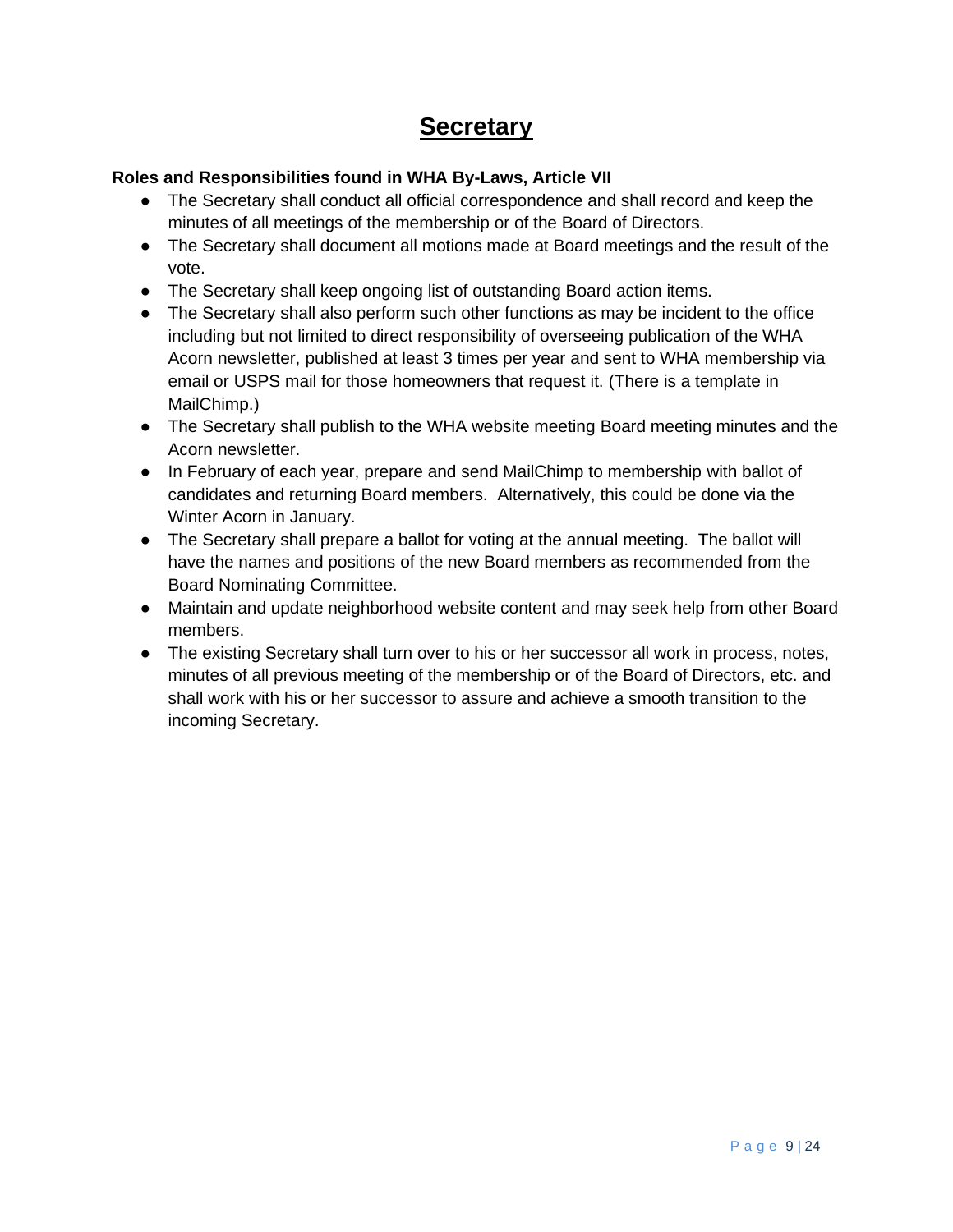## **Membership Director**

### **Roles and Responsibilities found in WHA By-Laws, Article VI**

- Adhere to a budget unless directed otherwise by the Board.
- Update membership database in QuickBooks (member information) and provide the updated membership information to the Board of Directors monthly via the Membership List spreadsheet in the Membership folder on the Google Drive. Application used is QuickBooks.
- Keep the MailChimp database up to date adding new member subscribers and deleting member subscribers who have left the association.
- Prepare and send MailChimp email communications to the HOA membership on behalf of the larger Board.
- Keep the master membership database up to date in QuickBooks and on the Google Drive.
- At every monthly Board meeting, update the Board on changes in membership and housing trends in the HOA and in Carmel.
- Responsible for new Membership Directory and distribution to all HOA members.
- By first week of March of every year, provide the President, Treasurer, and other appropriate Board members with the list of members whose dues are unpaid and the amounts that are unpaid.
- Work with the Treasurer and appropriate Board members on overdue accounts
- Provide the updated membership roster to other Board members and the Clubhouse Managers to facilitate their functions (eg. Pool use, Tennis Court use, Clubhouse Rental, etc.).
- Write the Membership Director's message for the WHA Acorn newsletter (including providing lists of new families to the neighborhood).
- The Membership Director shall submit a Membership Report at the Annual Meeting.
- Within 10 days of any request, respond and provide the HOA Dues Assessment letters to finance companies, title companies and/or related agencies to facilitate the sale and transition of WHA properties and respond to inquiries about whether or not members dues are paid.
- Send a Welcome letter and HOA information to new homeowners.
- Promote annual meeting and special meetings with members using email, social media, and other sources as needed.
- Provide quote-based forecast and/or budget to Treasurer every year in October/November
- Every year in December begin working on the invoices for annual dues for the upcoming year.
- In January of every new year send the electronic dues invoices via QuickBooks application.
- Every year at the end of January print paper invoices to be mailed to members who have not yet paid dues. Send the paper invoices via US Postal mail the first week of February of every year.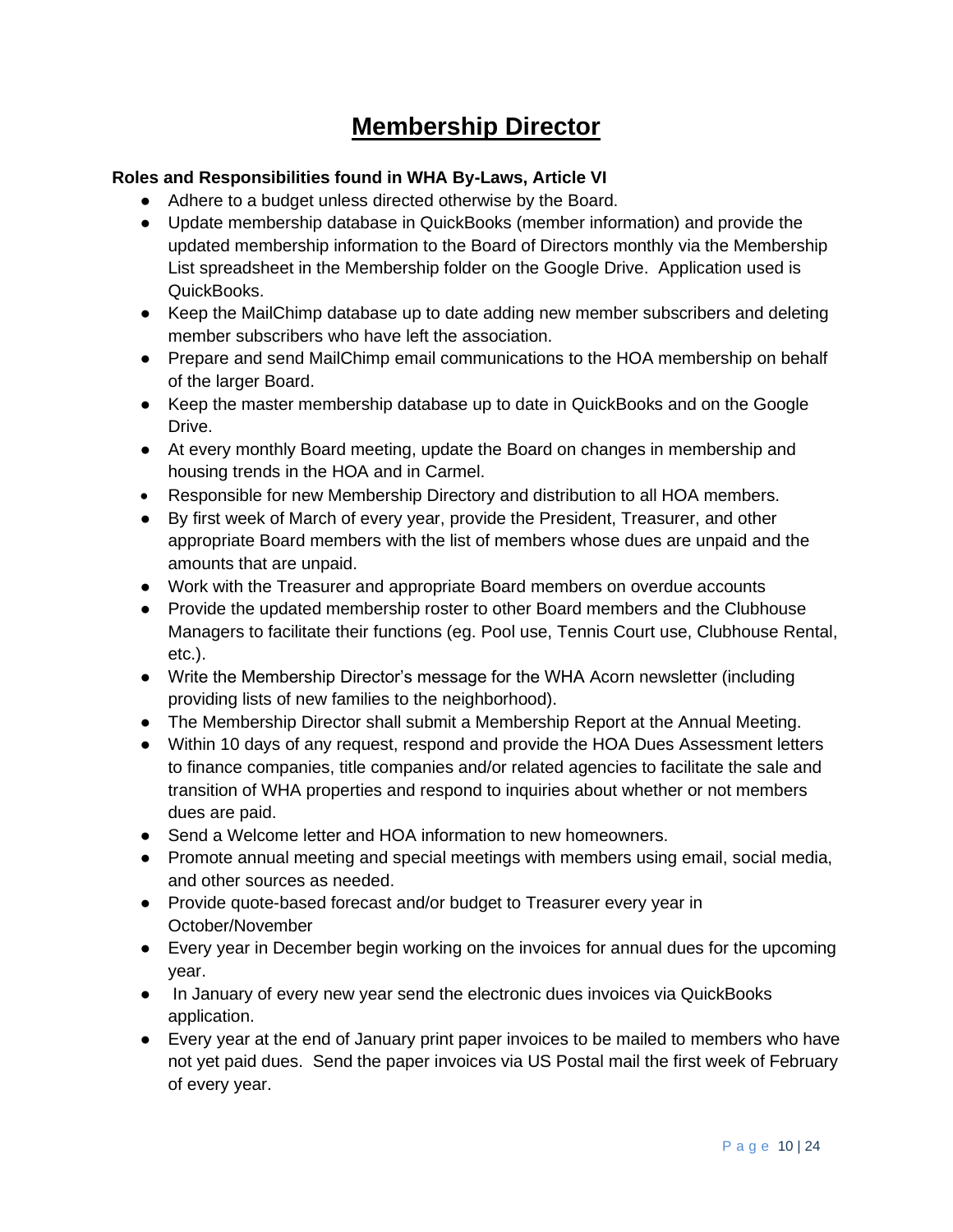- January through April of every year pick up checks for dues payments from the Clubhouse, document the payments made in QuickBooks, and deliver the checks to Treasurer. Checks can be picked up from the black mailbox next to Clubhouse doors.
- Every year in preparation for the annual meeting prepare (1) a paper membership list to document membership attendance (you will document attendance as each member arrives at the annual meeting and you greet them at the door); (2) voting ballots for members to use; and (3) raffle slips for the free dues for each member to fill out.
- Give annual meeting attendance list to the Board Secretary for attachment to the Annual Meeting minutes.
- The existing Membership Director shall turn over to his or her successor all work in process, notes, objectives, and priorities and shall work with his or her successor to assure and achieve a smooth transition to the incoming Membership Director.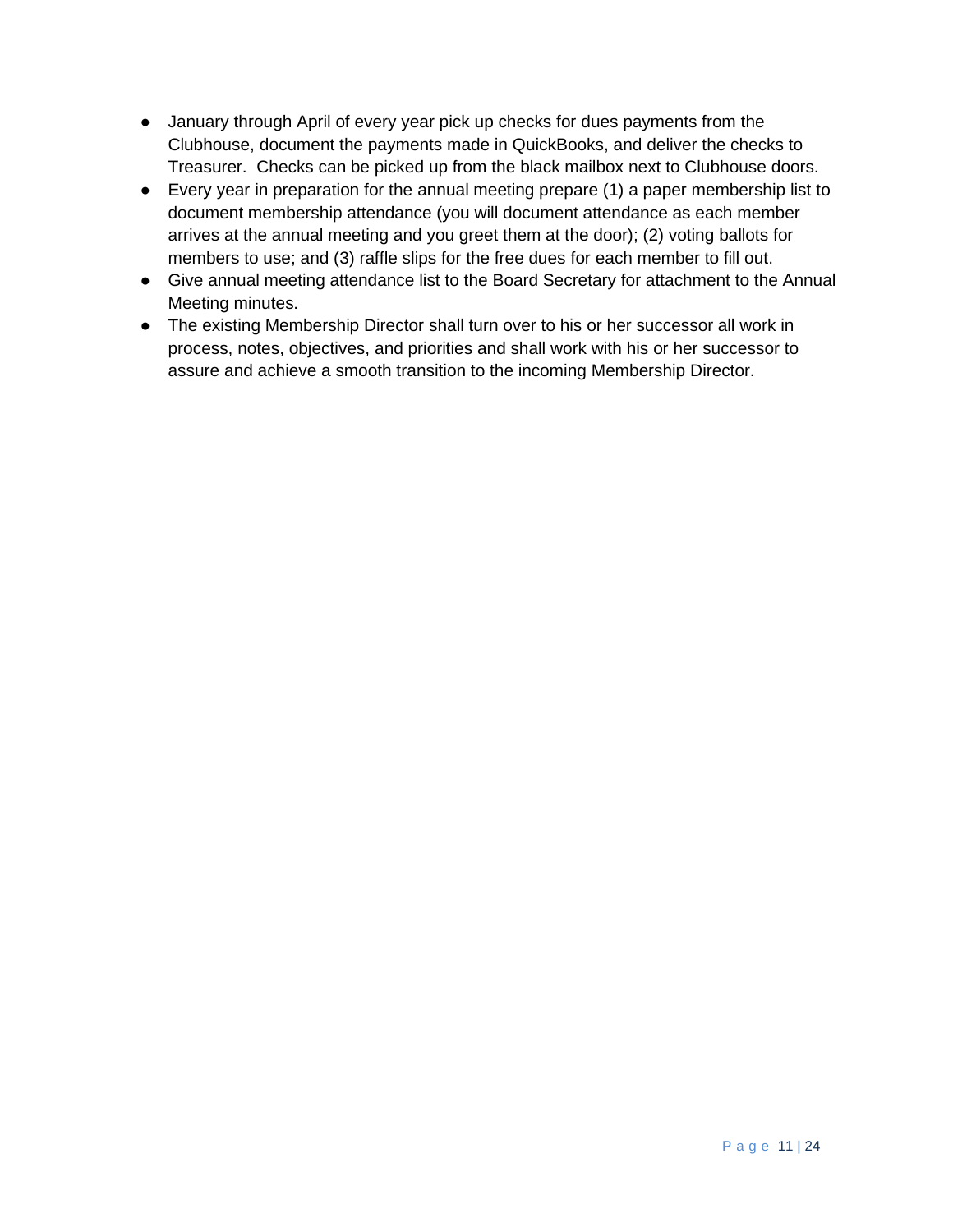## **Grounds Director**

### **In addition to the Roles and Responsibilities found in WHA By-Laws, Article VI,** the

Grounds Director is responsible for oversight and maintenance of the grounds and all decisions relating to the grounds. The Grounds Director approves or rejects: everything that involves the grounds, anything that is on the grounds, anything that is placed on the grounds or will be added to the grounds, how things are placed/added to the grounds (including contractors) and any items and structures to be added to the grounds.

Responsibilities includes:

- Lake treatments and contractor for lake treatments
- Dam including the exit channel
- Weed control on the dam and exit channel
- Watercraft, boats, and boat storage, registering all HOA member's watercraft and keeping a record of all registered watercraft
- Bridge
- Landscaping, including grass cutting and landscaping in front of Clubhouse and outside of fence that surrounds the pool (does not include the planters inside the pool or in front of the Clubhouse)
- Oversight for landscaping company
- Parking Lot
- Tree trimming and tree removal
- Snow removal
- Exterior signage near sidewalk
- Picnic tables and picnic area
- Sidewalks outside the pool and steps outside the Clubhouse

The Grounds Director must:

- Adhere to a budget unless directed otherwise by the Board.
- Ensure that regular maintenance and treatments are performed to the lake for weed and algae growth and for overall quality and safety.
- Notify the HOA membership when treatments to the lake are performed.
- Ensure that dam inspections are performed every 2 years and they are administered by an engineering firm, reports obtained, and returned to the DNR on a biannual basis.
- Responsible for pursuing and mitigating Recommendations from the biannual dam inspection report, seeking professional guidance, and taking action.
- Work with the contractors who perform grounds maintenance
- Ensure that the WHA grounds are maintained: grass trimmed, shrubs and trees trimmed, dam is maintained, inspect all areas of the grounds that could present danger (dead limbs, storm damage, debris in creek, boats left on dam, etc).
- Ensure that the dam and spillway are clear of boats and watercraft. Boats and watercraft cannot be stored on the dam.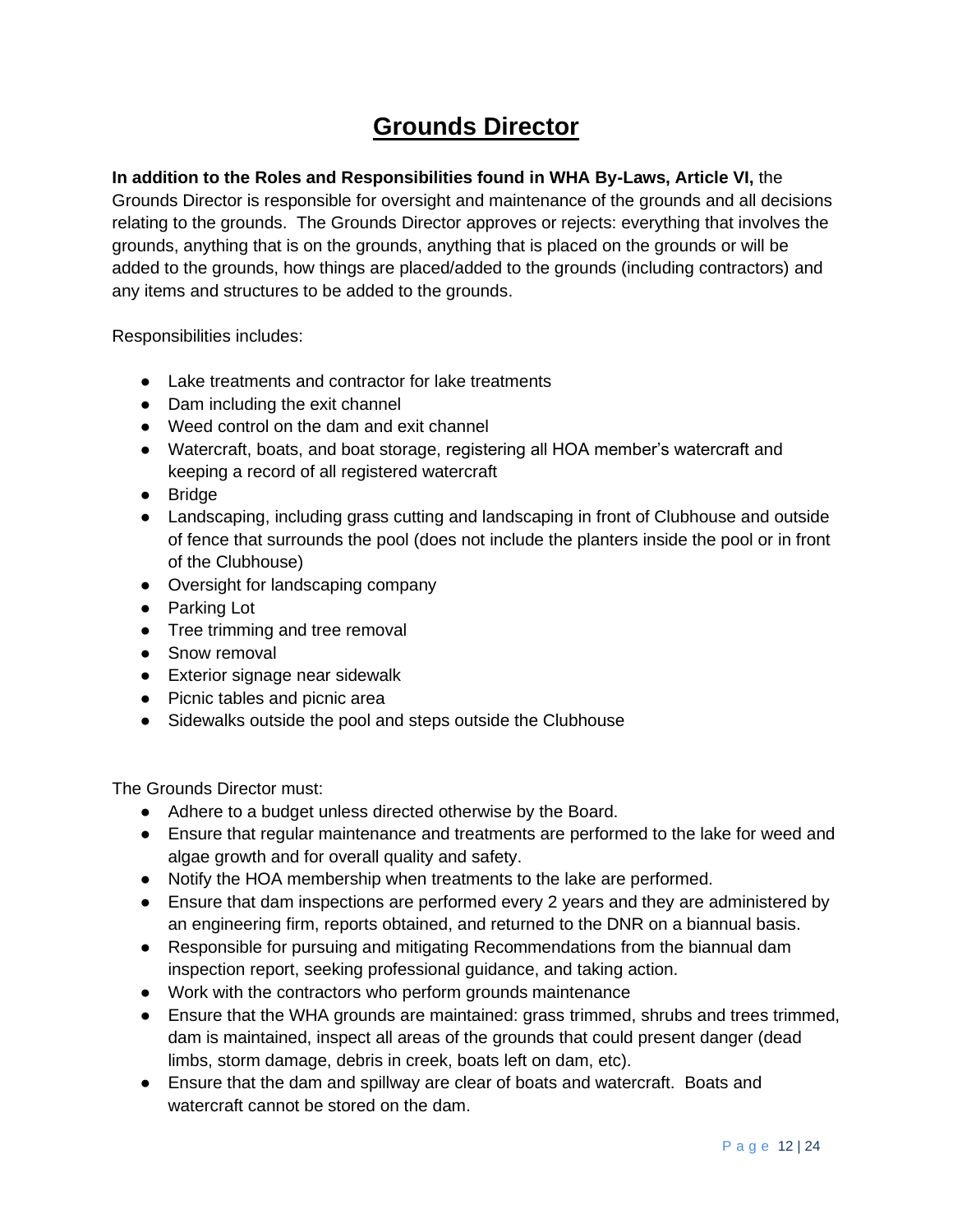- Responsible for bridge maintenance and repair.
- Coordinate the snow removal with contractor regarding the times or amount to trigger an action to have driveway plowed and sidewalks shoveled.
- Continue to work on and update an Emergency Action Plan for the dam. If needed, coordinate with the Board, Hamilton County Emergency Management, and the City of Carmel to maintain current an Emergency Action Plan for the neighborhood in case of flooding due to a dam breach.
- Write the Grounds Director's message for the WHA Acorn newsletter.
- The Grounds Director shall submit a Grounds Report to the membership at the Annual Meeting.
- Submit quote-based forecast/budget to Treasurer every year in October/November.
- The existing Grounds Director shall turn over to his or her successor all work in process, notes, objectives, and priorities and shall work with his or her successor to assure and achieve a smooth transition to the incoming Grounds Director.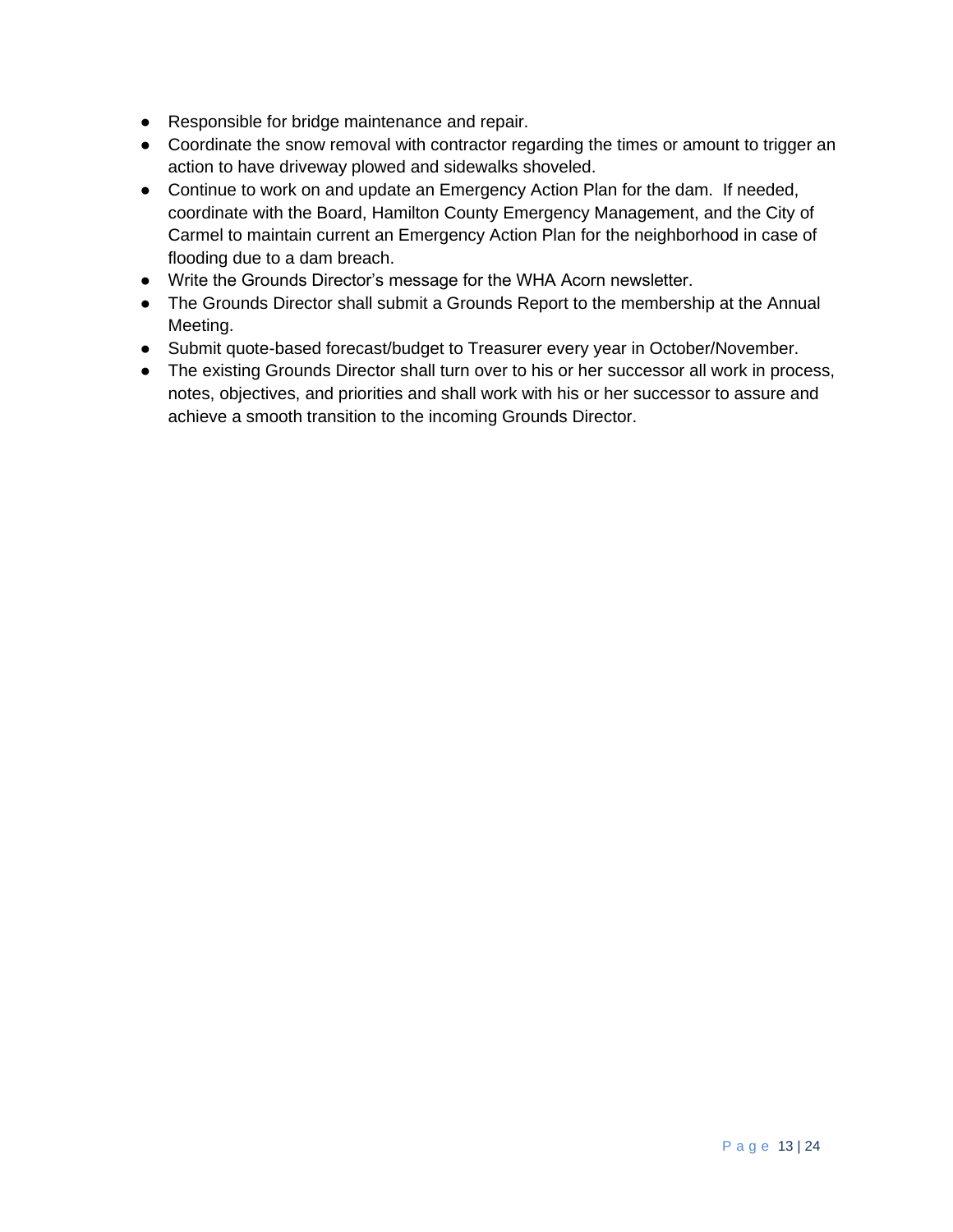## **Pool Director**

### **Roles and Responsibilities found in WHA By-Laws, Article VI**

The Pool Director must:

- Adhere to a budget unless directed otherwise by the Board.
- Supervise overall operations of the pool.
- Attend to the flower beds on the pool deck.
- Interview all guards with the Pool Managers and assist with pool personnel decisions.
- Be responsive to the needs of the Pool Managers in their day to day management of the pool.
- Submit a monthly Pool Report to the Board of Directors.
- Write the Pool Director's message for the WHA Acorn newsletter.
- The Pool Director shall submit a Pool Report to the membership at the Annual Meeting.
- Provide quote-based forecast or budget to Treasurer every year in October/November.
- Responsible for all operations and personnel associated with the pool and grounds within the gated area of the pool.
- Send out Guard Applications via email to prior-year guards in January for March 31<sup>st</sup> deadline.
- Recruit, interview and hire guards for each season.
- Responsible for gathering all payroll set up forms for all guards. Collect i9, W4, and diret deposit information from each pool guard prior to pool guard start date.
- $\bullet$  The guards should be on payroll prior to May 1<sup>st</sup> each year.
- Organize and lead an in-service at least once yearly with the Guard Team and our pool maintenance provider.
- Responsible for negotiation of all contracts for chemicals, mechanicals and pool deck; including the pool itself.
- Report to the board on a regular basis the status and any other necessary updates.
- Provide a proposed budget to the Treasurer and Board each year; manage costs to budget
- Responsible for and primary contact for any/all interactions with the Board of Health.
- Interface with the Woodlands Swim Team as required.
- Sends out Guard Applications via email to prior-year quards in January for March  $31<sup>st</sup>$ deadline
- Schedules and organizes all pool opening (May) and closing (Aug/Sept) activities
- Select, evaluate and approve applicable mechanical improvement(s), repair(s) and service, including contracts and providers
- Reviews and approves bi-weekly guard payroll before submitting payroll to Treasurer.
- Periodically check with head pool guard to make sure that pool guards are updating the dates on their payroll worksheets.
- Periodically check with pool guards to make sure they are getting their checks.
- The existing Pool Director shall turn over to his or her successor all work in process, notes, objectives, and priorities and shall work with his or her successor to assure and achieve a smooth transition to the incoming Pool Director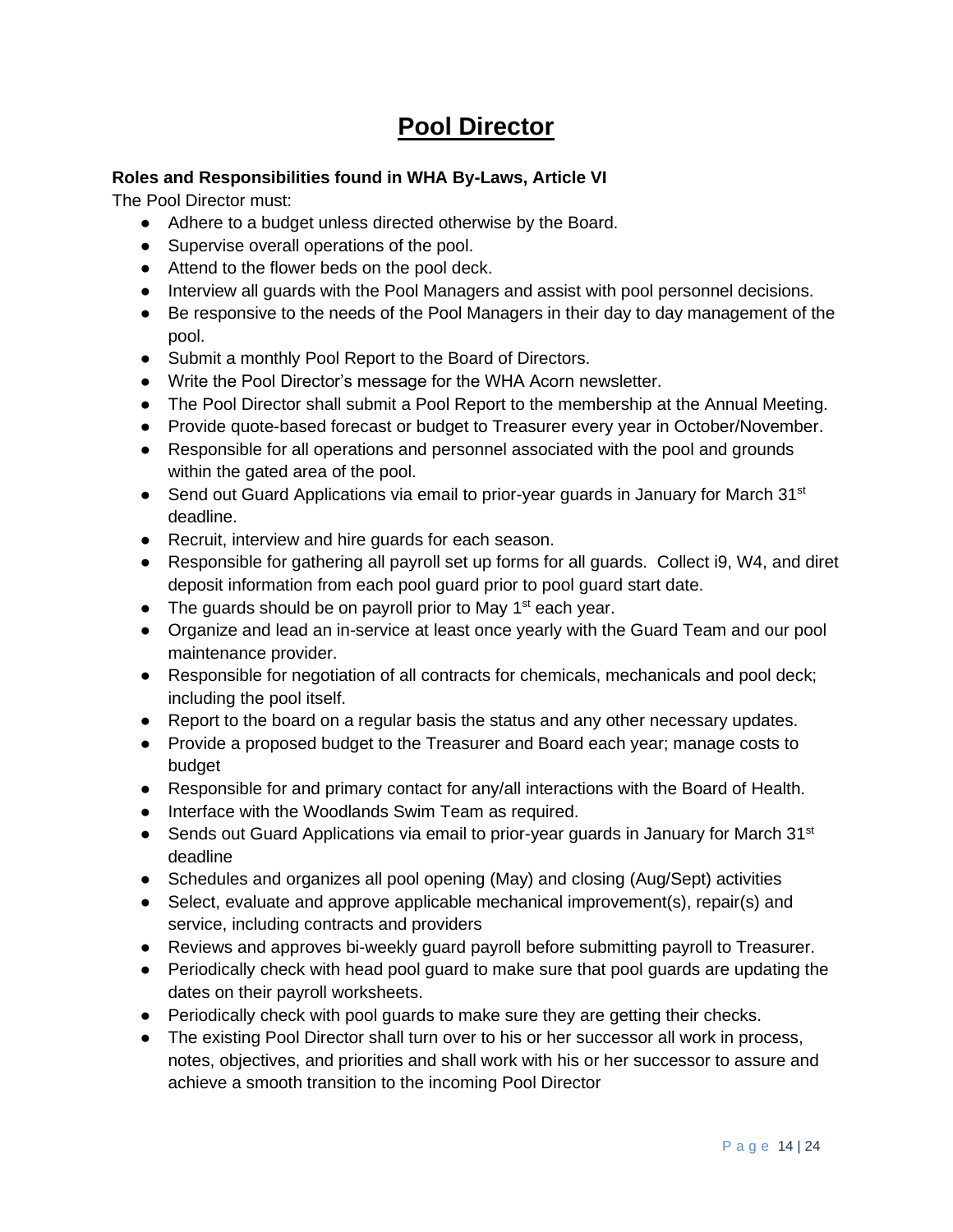## **Tennis Director**

#### **Roles and Responsibilities found in WHA By-Laws, Article VI**

The Tennis Director must:

- This is a 2-year term
- Attend monthly Board meetings
- Adhere to a budget unless directed otherwise by the Board.
- Supervise overall operations of the tennis courts including maintenance of the courts and work with Treasurer to budget for equipment purchases for the courts. .
- Every year in March/April arrange to have tennis courts power washed and have courts power washed before the nets are put up
- Communicate with the Grounds Director for grounds maintenance around the tennis courts, including cleaning the courts prior to winter (usu. in the month of October).
- Recruit, interview and hire tennis instructors for each season. This should be done early in each calendar year.
- Coordinate and publish to HOA membership the schedule, cost, and sign-up sheets for children's and adult tennis lessons.
- Responsible for gathering all payroll set up forms for all tennis instructors. Collect i9, W4, and direct deposit information from tennis instructor prior to start date. This needs to be done before tennis lessons begin. Work with the Treasurer to gather any information that is needed.
- Manage personnel decisions for tennis instructors including but not limited to interviewing, hiring, and firing.
- Accept payments for Tennis Lessons and deliver the checks to the Treasurer.
- Manage payroll setup for tennis instructors and work with the Treasurer and accountant to assure that payroll occurs on a timely basis.
- Organize Summer Lessons by mid-May each year.
- Create and update the roster and schedule for the Tennis Lessons.
- Organize a tournament at the end of the summer (optional).
- Organize Fall Lessons (if possible).
- Install tennis nets at the beginning (April) and take down at end (November) of the season and store in Clubhouse basement.
- Periodically evaluate condition of the tennis courts for any maintenance or repairs that need to be performed by a contractor (Leslie Coatings, Inc. is one contractor used before).
- Manage the messages and postings in the tennis message board at the tennis courts.
- Periodically check condition of tennis court surface and sweep or blow (with leaf blower) debris (pine needles from surrounding trees, dead leaves, etc.) off tennis court surfaces.
- Submit a monthly Tennis Report to the Board of Directors.
- Write the Tennis Director's message for the WHA Acorn newsletter.
- The Tennis Director shall submit a Tennis Report to the membership at the Annual Meeting.
- Provide quote-based forecast or budget to Treasurer every year in October/November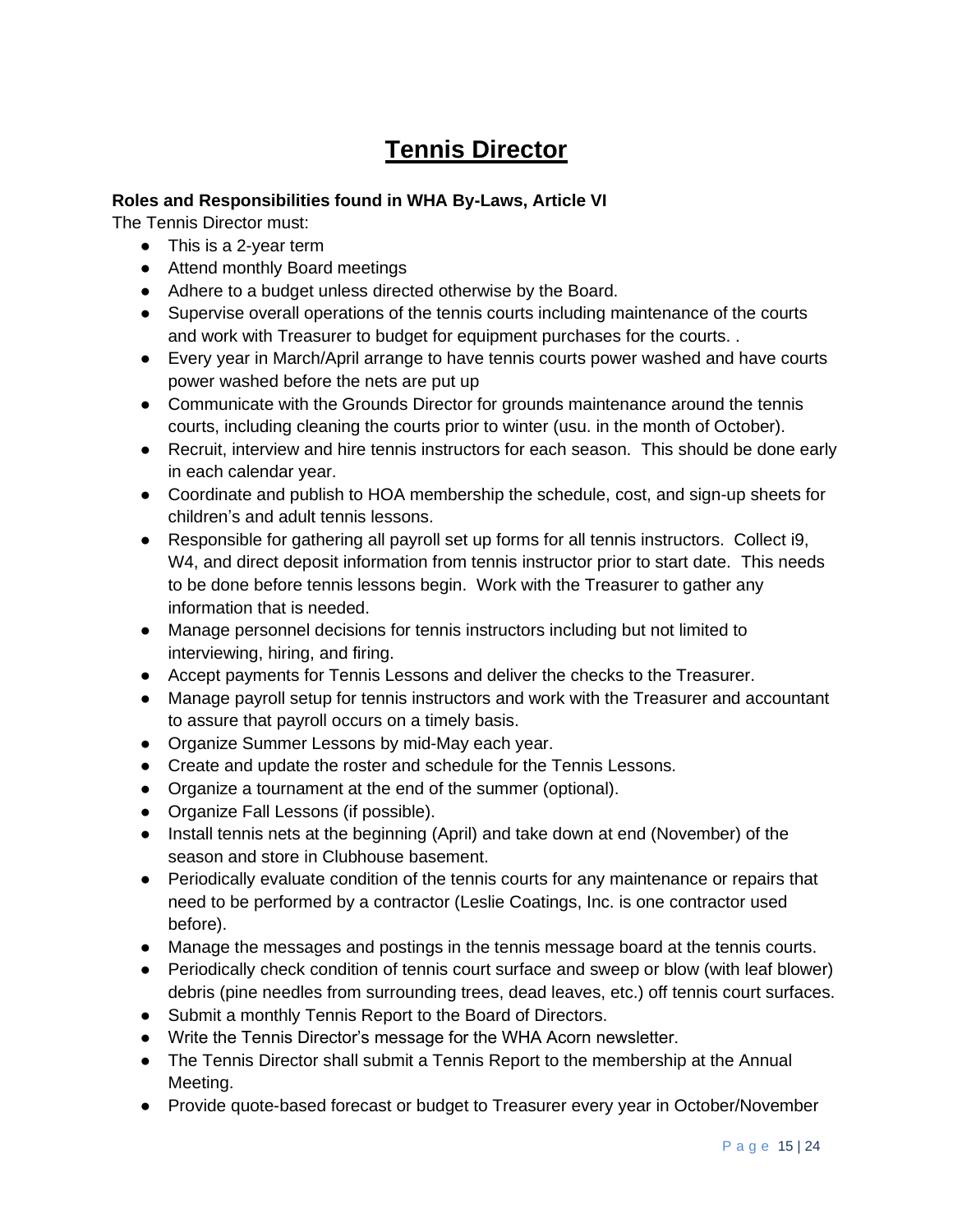● The existing Tennis Director shall turn over to his or her successor all work in process, objectives, notes, and priorities and shall work with his or her successor to assure and achieve a smooth transition to the incoming Tennis Director.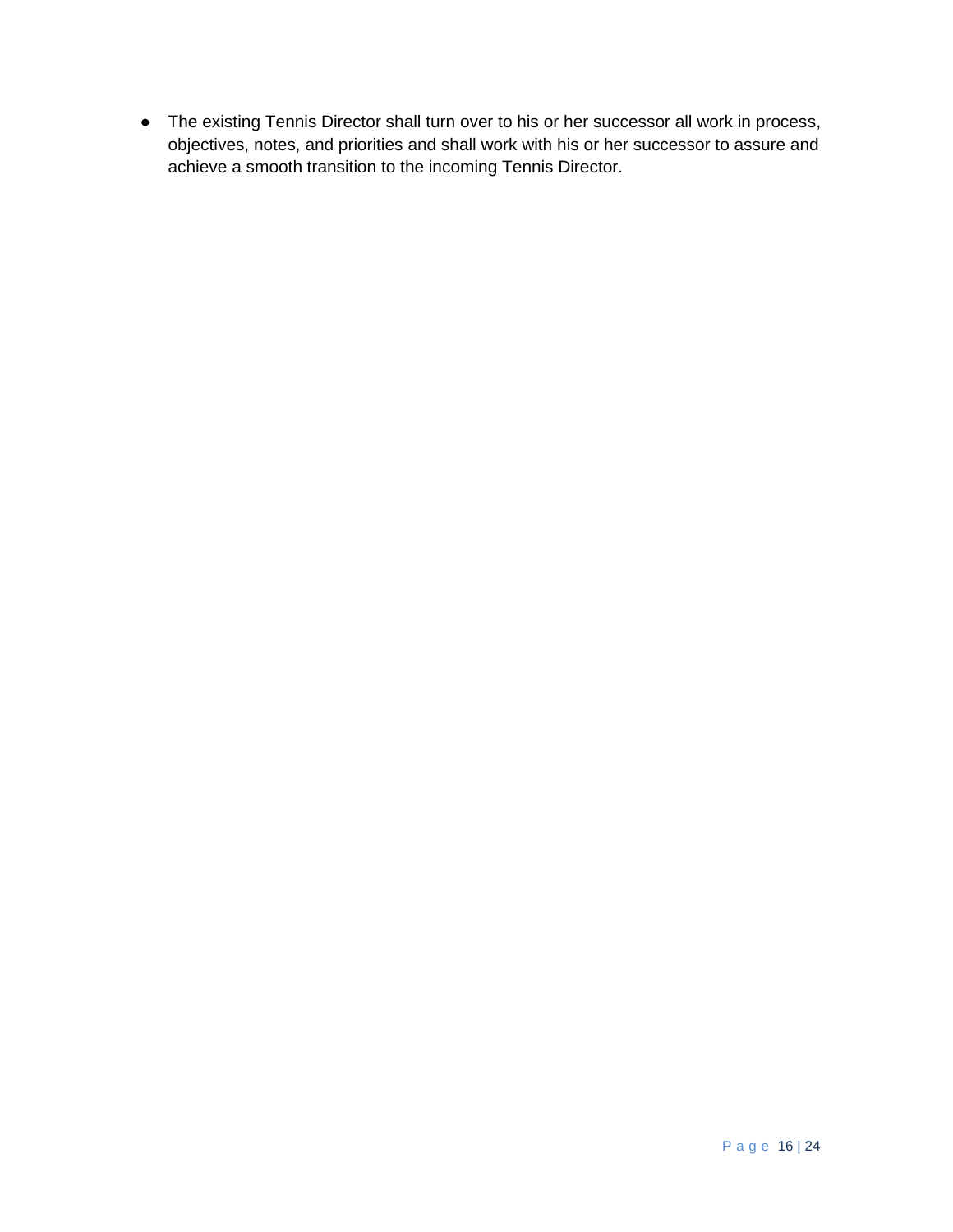## **Activities Co-Directors**

### **Roles and Responsibilities found in WHA By-Laws, Article VI**

The Activities Directors plan and lead holiday/seasonal activities and events involving arts, crafts, and holiday themes for families (children of all ages and adults) of the Woodlands HOA.

- Must commit to a two-year, rotating term between Assistant Director (year 1) and Director (year 2). The current Activities Director must agree to train his/her Assistant Director as part of this two-year, rotating commitment.
- Adhere to a budget unless directed otherwise by the Board.
- Submit a summary of monthly Activities Report to the Board of Directors.
- Chair the Social Committee, which will help determine the activities schedule prior to the Annual Meeting in March.
- Plan and organize family activities for the neighborhood that should be suitable for all ages to participate. The Activities Co-Directors are ultimately in charge of set up and clean up, however volunteers can be solicited to assist with running the event.
- Responsible for the supplies used for the activities and organization of the supplies stored in the Clubhouse.
- Submit reimbursement requests on a timely basis to the Treasurer.
- Write the Activities Director's message for the WHA Acorn newsletter including information for upcoming events and all events that are scheduled in between Acorn printings.
- Publicize WHA events via Clubhouse sign, Acorn, and WHA MailChimp emails (training provided), and newspaper, social media, communications for Spring Garage Sales and signage for these events.
- The Activities Co-Directors shall submit an Activities Report to the membership at the Annual Meeting.
- Provide quote-based forecast or budget to Treasurer every October/November.
- The existing Assistant Director/Director shall turn over to his or her successor all work in process, objectives, notes, and priorities and shall work with his or her successor to assure and achieve a smooth transition to the incoming Director.
- Maintain MailChimp HOA communications.
- Be responsible for administration of all social media (Facebook, Twitter, Instagram, etc.) and make sure all are administered under the WHA and not by individuals.
- SOCIAL MEDIA updates engaging members in neighborhood concerns and events using email, surveys, events, social media, etc.
- Annual Activities have been the following:
	- Easter Egg Hunt
	- Neighborhood Garage Sale -June
	- 4<sup>th</sup> of July Parade/Picnic (parade led by fire truck and judging by Station 43)
	- Labor Day triathlon, picnic/pitch-in, and pool closing
	- Chili Cook Off, pony rides, and farm animals first week of October
	- Pumpkin painting and crafts week of or before Halloween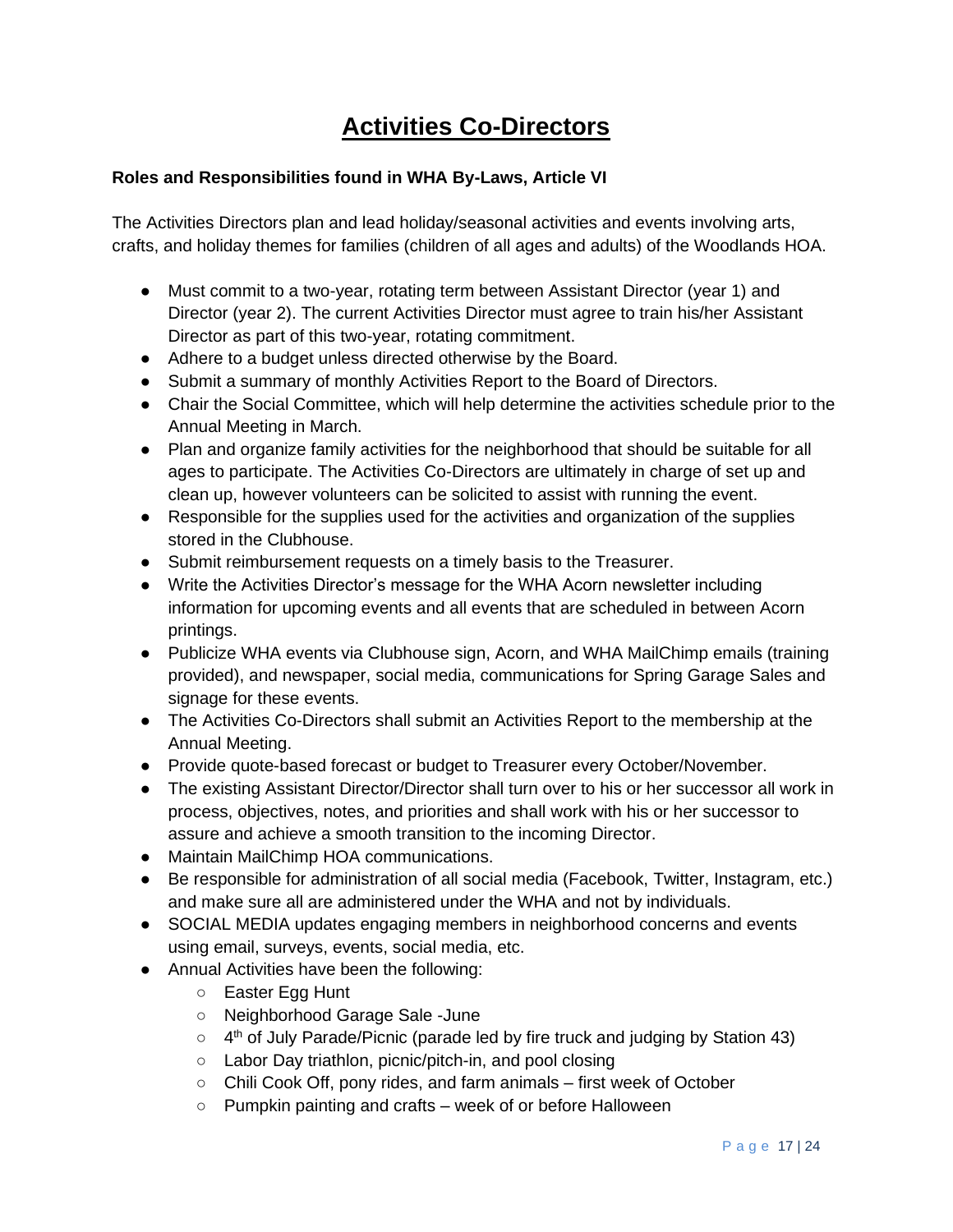○ Christmas – story with Santa and family pictures – a weekend evening before **Christmas**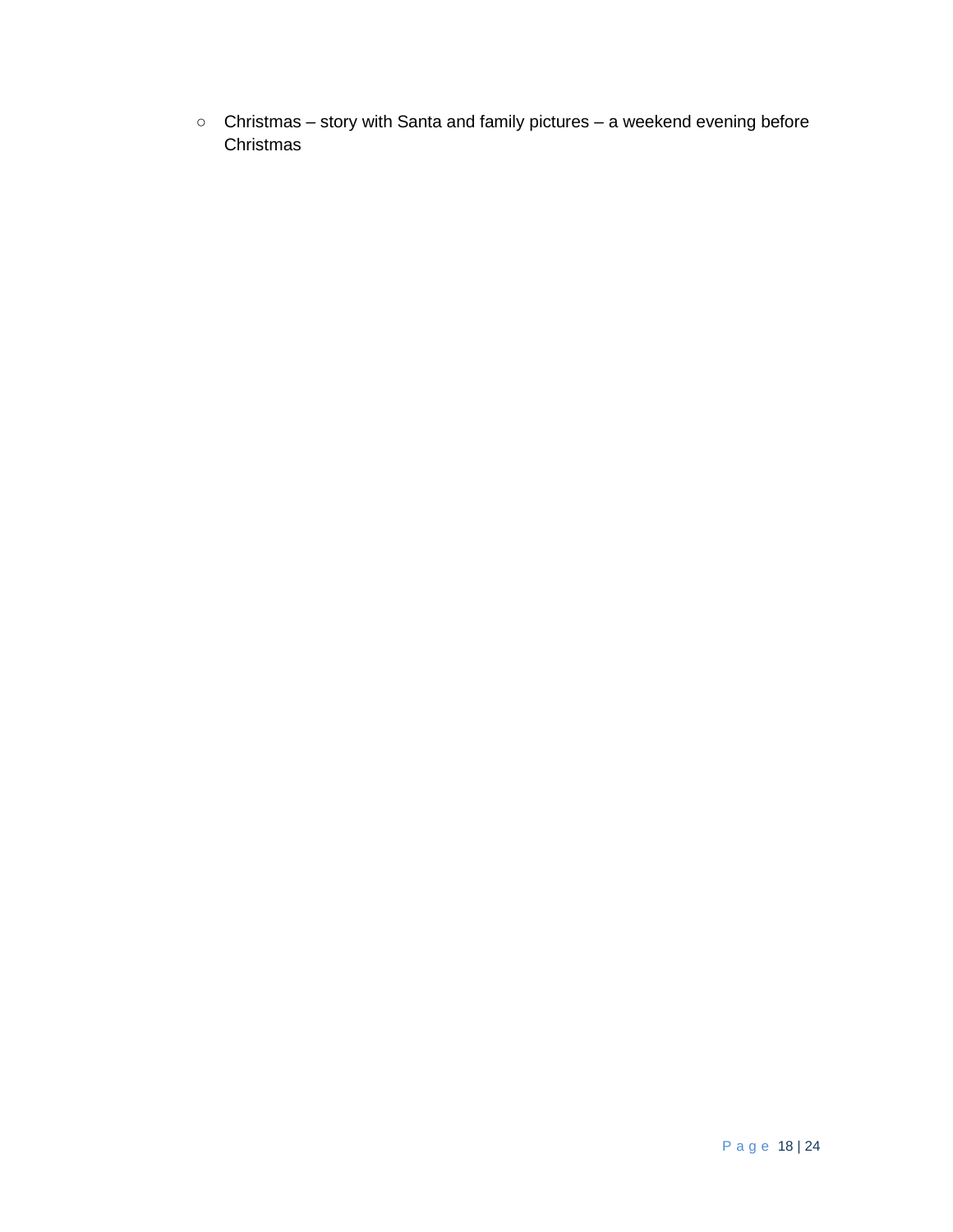## **Clubhouse Director**

### **Roles and Responsibilities found in WHA By-Laws, Article VI**

The primary responsibility of the Clubhouse Director is the management of all affairs related to the Clubhouse and the Clubhouse rentals.

- Policies & Procedures, rentals, repairs & maintenance and all associated rules and regulations are to ultimately be approved by the Clubhouse Director, with accompanying approval by the WHA Board.
- Adhere to a budget unless directed otherwise by the Board.
- Responsible for oversight of the August Keyless Entry System.
- Have access to and manage the Woodlands Clubhouse Manager Google storage drive and documents stored on the drive. Update documents as needed. Create new documents as needed and upload.
- Read and be familiar with the Clubhouse Rental Agreement and Addendum. Review Rental Agreement and all related documents every year to determine if any updates are needed and why. Present any proposed updates to the Board of Directors. Get Board approval for any updates.
- Responsible for all standard processes and procedures, the Rental Questionnaire, and rental documents stored on the Google Drive. Revise and update processes, procedures, and documents when needed.
- Upload and replace on the website the most recent versions of the Rental Agreement and Rental Addendum, and all related documents.
- The Facilities Managers are not members of the WHA Board and will work with the Clubhouse Director to address all relevant issues.
- The Clubhouse Director reserves the right to meet with the Facilities Managers as he/she sees fit in an attempt to optimally manage the Clubhouse affairs.
- Issues related to the Clubhouse will belong to the Clubhouse Director.
- All expenses related to the Clubhouse must first be approved by the Clubhouse Director unless these are deemed life threatening emergencies OR likely to result in added expense to the WHA Membership. If the Clubhouse Director is unavailable, then the Facilities Managers will contact the President of the WHA Board.
- All issues related to the pool plumbing, fixtures, electrical etc. that are located within the Clubhouse are not the responsibility of the Clubhouse Director, but rather the Pool Director.
- Provide quote-based forecast or budget to Treasurer every year in October/November.
- The existing Clubhouse Director shall turn over to his or her successor all work in process, notes, objectives, and priorities and shall work with his or her successor to assure and achieve a smooth transition to the incoming Clubhouse Director.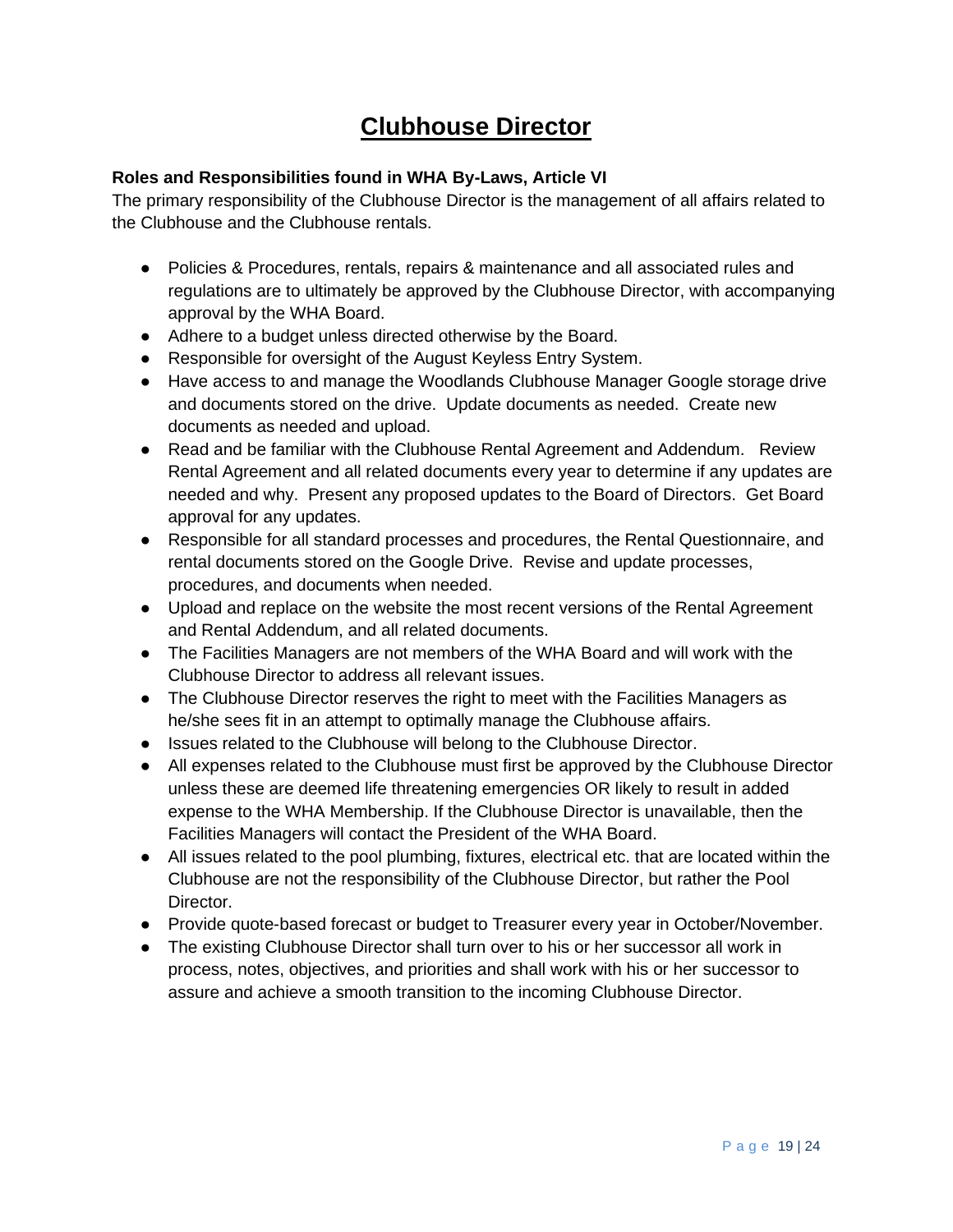# **FACILITIES MANAGERS**

## **Exhibit A – Job Description**

**to**

## **Employment and Occupancy Agreement dated November 17, 2020**

## **Facilities Managers/Employees Duties and Responsibilities**

#### **General**

- Attend monthly board meetings.
- Assist each year with room set up for the annual meeting.
- Attend annual homeowners' meeting.
- Keep a monthly report of duties and responsibilities, and time spent on responsibilities. Provide this to the President at the end of each month.
- Work with the President and Treasurer to have banking access to the Facilities Manager Account

#### **Clubhouse Facility and Rental Events**

Rentals: Administration of clubhouse rentals with members of the WHA. Including but not limited to:

- o Promptly respond to all calls and emails relating to Clubhouse rentals.
- $\circ$  Accommodate and arrange all calls and requests for clubhouse tours by new homeowners and interested renters.
- $\circ$  Provide responses to general questions and provide quotations of rental event pricing.
- o Maintain annual calendar of homeowner events and rentals.
- $\circ$  Assure that members who are delinquent in their dues are prevented from using/renting the Clubhouse. Refer to the updated membership spreadsheet – this resides in the Google Drive – to verify what members are delinquent with their dues prior to scheduling use of the Clubhouse. If there is a concern about renting the Clubhouse because of a member's delinquent dues, escalate concerns to the designated Board member who is responsible for collecting delinquent dues.
- $\circ$  Work with the President, Membership Director, or the designated Board member to know what members are delinquent with their dues. If there is a concern about dues, escalate concerns to the designated Board member who is responsible for collecting delinquent dues.
- o Learn the Rental Processes and Procedures, and the standard emails and documents that reside in the Google Drive
- $\circ$  Thoroughly screen a member's requirements for a desired rental event using the appropriate Questionnaire before booking the rental event. This includes determining the nature of the rental event, the number of guests that will attend, and resulting need for adult chaperones.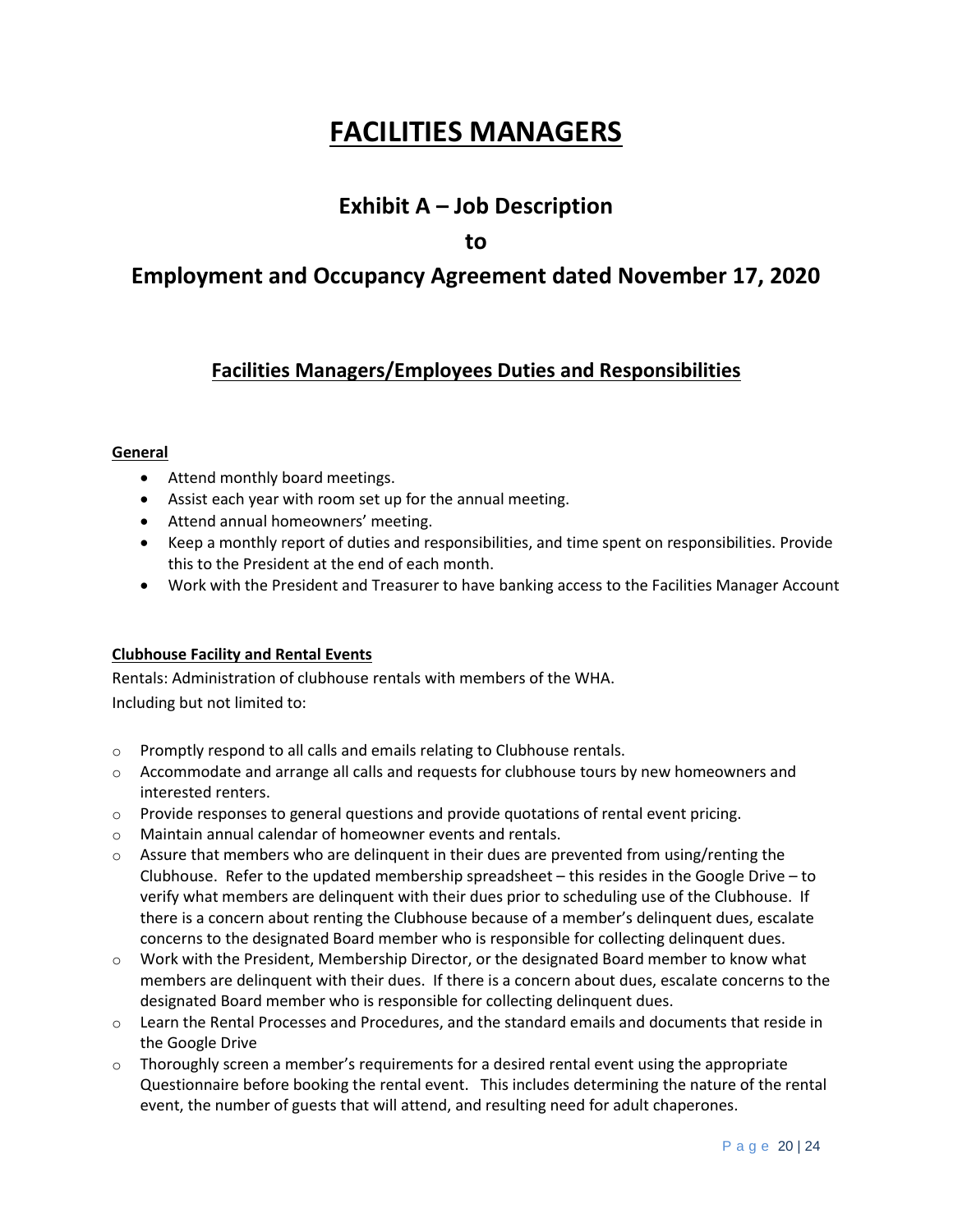- $\circ$  Collect payments for rental events and write checks for cancelled rentals (refunds).
- $\circ$  Keep a spreadsheet record of rental checks deposited and rentals refunded due to cancellation. Work closely with the Board Treasurer to document this information in a clear manner that may be used for tax documentation for the fiscal year.
- $\circ$  Notify the Clubhouse Director if there are concerns that the member does not understand the Rental Agreement, any other required Agreements or Waivers in addition to the Rental Agreement, or requirements for renting the Clubhouse.
- $\circ$  Monitor the rental event as described and required in the Rental Process procedural document.
- o Clean the clubhouse facility prior to each rental: dust, vacuum, and clean bathroom countertops, toilet stalls, and toilets. Following each rental event, inspect the bathrooms and clean toilets and floors.
- $\circ$  Replace all paper goods as needed in the Clubhouse kitchen and bathroom areas.
- $\circ$  After inspecting all Clubhouse areas after a rental, communicate immediately with the Clubhouse Director and President if there is damage. The Clubhouse Director and President will determine if deposit funds should be withheld from the member.
- o Spot shampoo extensive spills from any rental events.
- $\circ$  Report to the President and the Clubhouse Director any unfavorable conduct of the members or other persons attending a rental event.

#### **General Clubhouse Maintenance:**

- o Purchase all cleaning products and paper products for clubhouse.
- o Dust and wipe down all cabinet tops and kitchen appliances weekly.
- o Identify minor repairs and maintenance needs of the clubhouse facility to the clubhouse director.
- $\circ$  Clean and dust the blinds in the TV/meeting room, billiard room, and in the main ballroom at least once a month.
- $\circ$  On a monthly basis perform a thorough monthly cleaning of the bathrooms and first floor including dusting or cleaning with a damp cloth of all furniture, picture frames, light fixtures including lamps, baseboards, window sills, fireplace area, and bar area. Clean away cobwebs from all areas. The insides of the appliances (refrigerators, microwaves, etc.) should be checked monthly and cleaned if necessary. For the bathrooms, when the pool is closed for the season, clean floor, toilets, toilet stalls, shower stalls (if needed), sinks, sink fixtures, and counter tops.
- o Replace all hand towels and toilet tissue as needed.
- o Empty trash cans.
- o Sweep, shovel, or otherwise clear front steps and porch of debris and snow.
- $\circ$  Sprinkle Ice Melt or a similar product on the Clubhouse steps and the apron of the driveway.
- o Clean trash and cigarette butts from porch containers.
- o Change out and replace all porch light bulbs as needed.
- o Maintain and clean porch furniture.
- o Decorate the entire downstairs for Christmas and dismantle when appropriate.
- $\circ$  Provide overall facility security and manage access for the front door August keyless entry system. At the beginning of every calendar quarter, check door battery and change. A "battery change reminder" comes up on the August application for all administrators.
- $\circ$  Review August keyless entry codes monthly and delete codes that are no longer needed.
- $\circ$  Perform initial cleaning of the basement/storage area and garage/pump room every year in the Spring and maintain cleanliness of these areas throughout the year.
- $\circ$  On a daily basis if needed, and at least on a weekly basis, sweep the garage/pump room to eliminate dirt, debris, and trash. Dirt, debris, and trash not to be swept into sump pump or ground floor drains in concrete just outside the garage.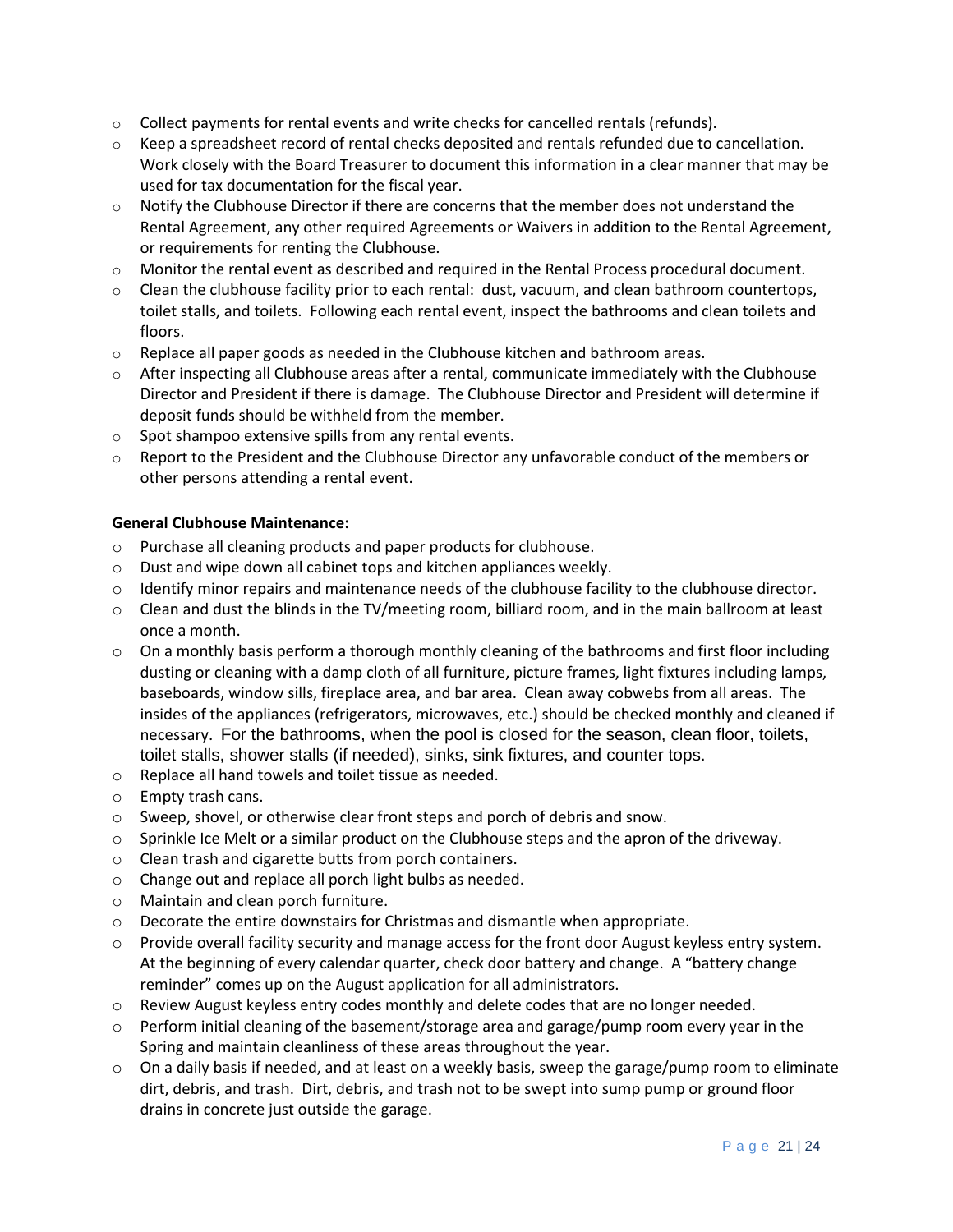- $\circ$  Keep the ground floor drain in concrete just outside the garage free from dirt, leaves, trash, and debris. Monitor and clean on a regular basis throughout the week and use leaf blower to clear dirt and debris off the drains. Be sure you can see the drain under the grating. If drain becomes clogged the garage will flood.
- o At least once a year check the smoke alarms.
- o Arrange for the Clubhouse window cleaning at least twice a year by contractor.
- o HVAC Condenser cleaning Spring each year.
- o HVAC Filters change 3 filters in April and October every year.
- o Arrange to keep gutters clean several times a year and work with the Clubhouse Director to have this done

#### **Grounds**

- Several times a week, walk the grounds and pick up all debris and trash on overall grounds. Establish a routine and communicate to the Grounds Director.
- Remove debris and trash daily from the picnic area when the pool is open.
- Report concerns about the grounds or the dam to the Grounds Director.
- Make sure the weekly garbage pickup occurs and keep area clean around garbage dumpster.
- Light mowing required of the lawn directly outside of the Clubhouse down to the driveway.

#### **Tennis Facility**

- Report any concerns to the Tennis Director about members' misuse of the tennis facilities.
- If requested, assist the Tennis Director with putting up the tennis nets in the Spring, taking the tennis nets down in the Fall, and assist with getting nets to the Clubhouse for storage.
- Empty the trash can in the tennis courts on a regular basis. Don't let the trash cans overflow.
- If requested by the Tennis Director, sweep the tennis courts to keep the courts free from leaves and pine needles. May also use leaf blower.

#### **Pool Facility**

- o Assist in annual uncovering of pool in May and recovering of pool on Labor Day.
- $\circ$  Maintain appropriate chlorine supplies and order all deliveries of chlorine and bromine chemicals.
- $\circ$  Inspect mechanical operation on a daily basis, escalate issues and concerns to the Pool Director
- o Keep pump/filter room clean and organized and inspect daily.
- $\circ$  Understand how the pool equipment works and be able to perform emergency shut-down procedures.
- o Monitor the pool and prevent its usage after posted hours.
- $\circ$  Collect any vending income from the head guard daily.
- o Collect all guest fee income from guards daily.
- o Deliver all vending income, guest fee income, and monies to treasurer weekly unless the Treasurer requests otherwise.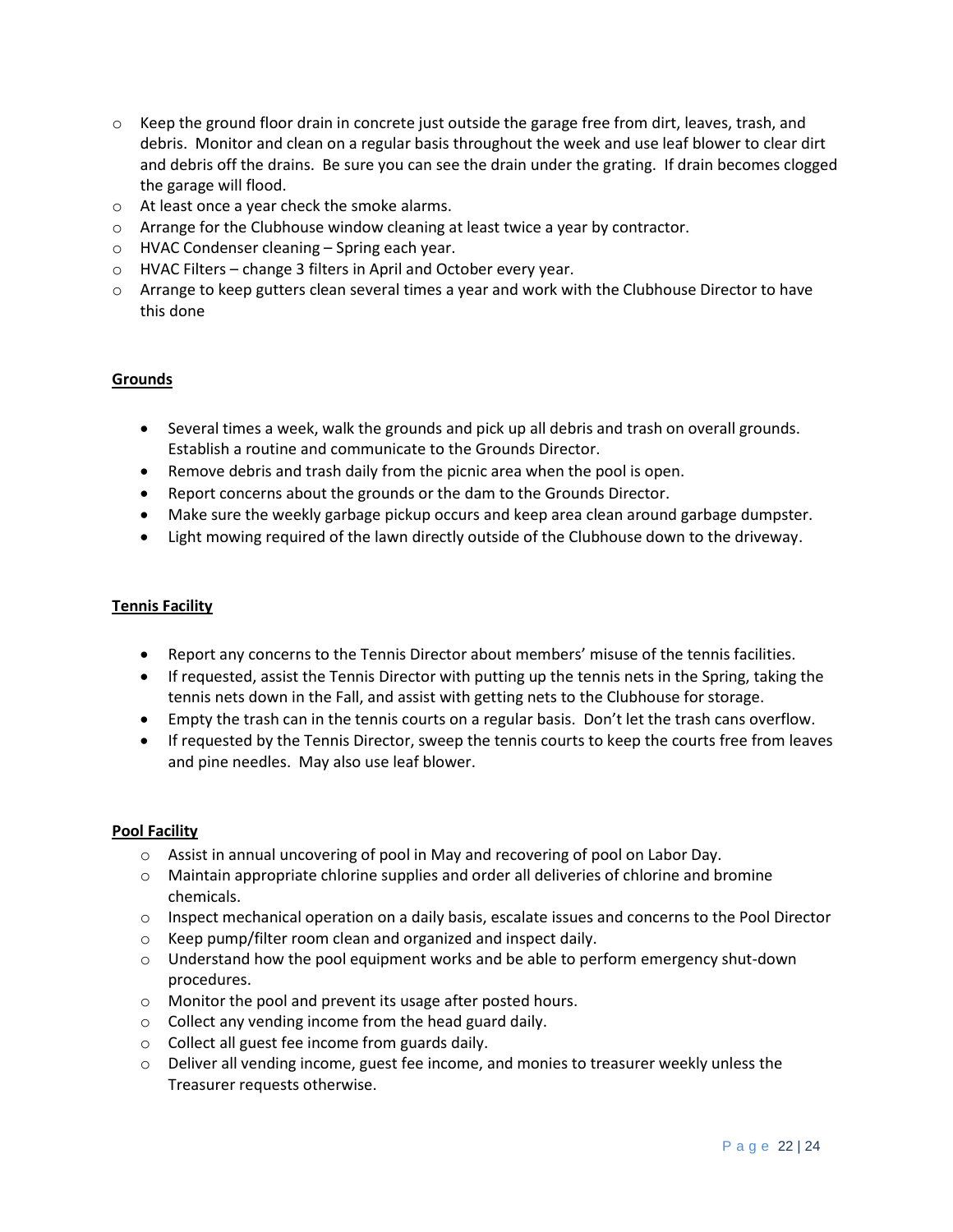$\circ$  Organize the swim lesson forms and payments for the lessons and promptly deliver swim lesson income to Treasurer.

#### **Pool Personnel / Lifeguards**

- o Assist pool director with interviewing, hiring, and reviewing all guards.
- o Assist pool director with in-service and training of new guards.
- o Assist Pool Director with training all guards on the pump room operation with special interest in cleaning out the filters nightly.
- o Coach guards and reinforce procedures.
- $\circ$  Make sure that the guards have tested the water daily and logged the daily test
- $\circ$  Be aware of the guard work schedules and assure that the guards are showing up on time when scheduled to work.
- o Report any concerns about the guards to the Pool Director.
- o Assist guards as needed so only members who are current with dues are allowed to use pool. Obtain a list of members who are not current from the President or the Membership Director. Report any concerns to the President as you are not responsible for collecting dues.
- $\circ$  Supervise and support all guards through the head guard and pool director.
- $\circ$  Understand from the Pool Director how tasks and responsibilities are coordinated between guards, other pool personnel, and Pool Director

#### **Communications**

Direct any complaints, questions, and inquiries to the appropriate member of the Board.

#### **Membership**

- $\circ$  Advise the Membership Director of issues or questions from members regarding dues payments or unpaid dues.
- $\circ$  Communicate with the Membership Director and the Treasurer regarding member questions and receipt of dues payments during the annual dues process in January, and February every year.
- $\circ$  Assist the Membership Director in keeping the pool member list up to date when the pool is open. This member list is used by the guards .

#### **Mail**

Collect all daily mail and separate and disperse to the appropriate board member. A list will be provided to guide you about what mail goes to each director.

#### **Access for Vendors to Facilities**

With advance notice to you from a Director, provide access for vendors to the relevant facilities concerning the work or service that needs to be performed by the vendor.